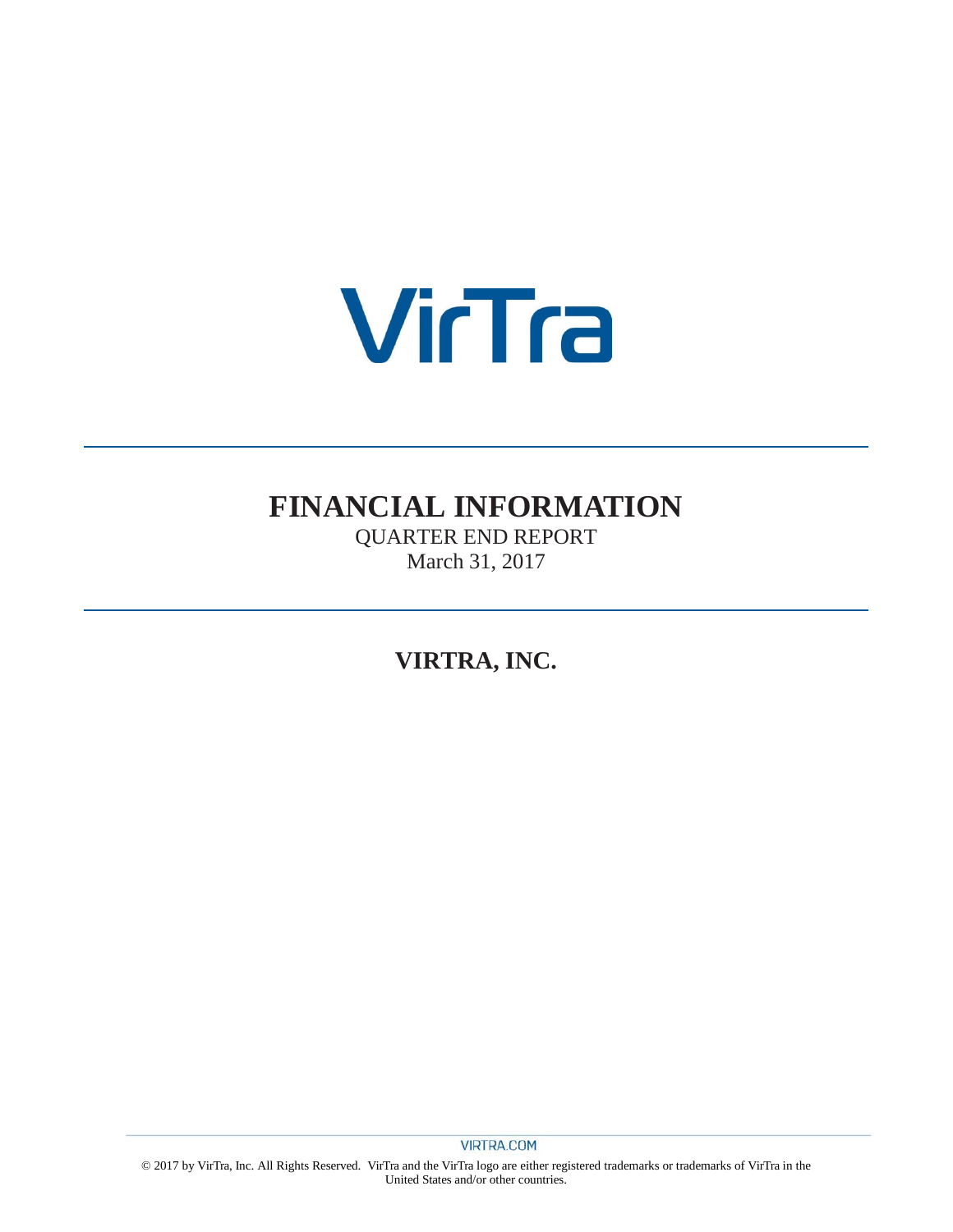## **Table of Contents**

| Item 1 | The exact name of the issuer and the address of its principal executive offices3 |  |
|--------|----------------------------------------------------------------------------------|--|
| Item 2 |                                                                                  |  |
| Item 3 |                                                                                  |  |
|        |                                                                                  |  |
|        |                                                                                  |  |
|        |                                                                                  |  |
|        |                                                                                  |  |
| Item 4 |                                                                                  |  |
| Item 5 |                                                                                  |  |
| Item 6 |                                                                                  |  |
| Item 7 |                                                                                  |  |
| Item 8 |                                                                                  |  |
| Item 9 |                                                                                  |  |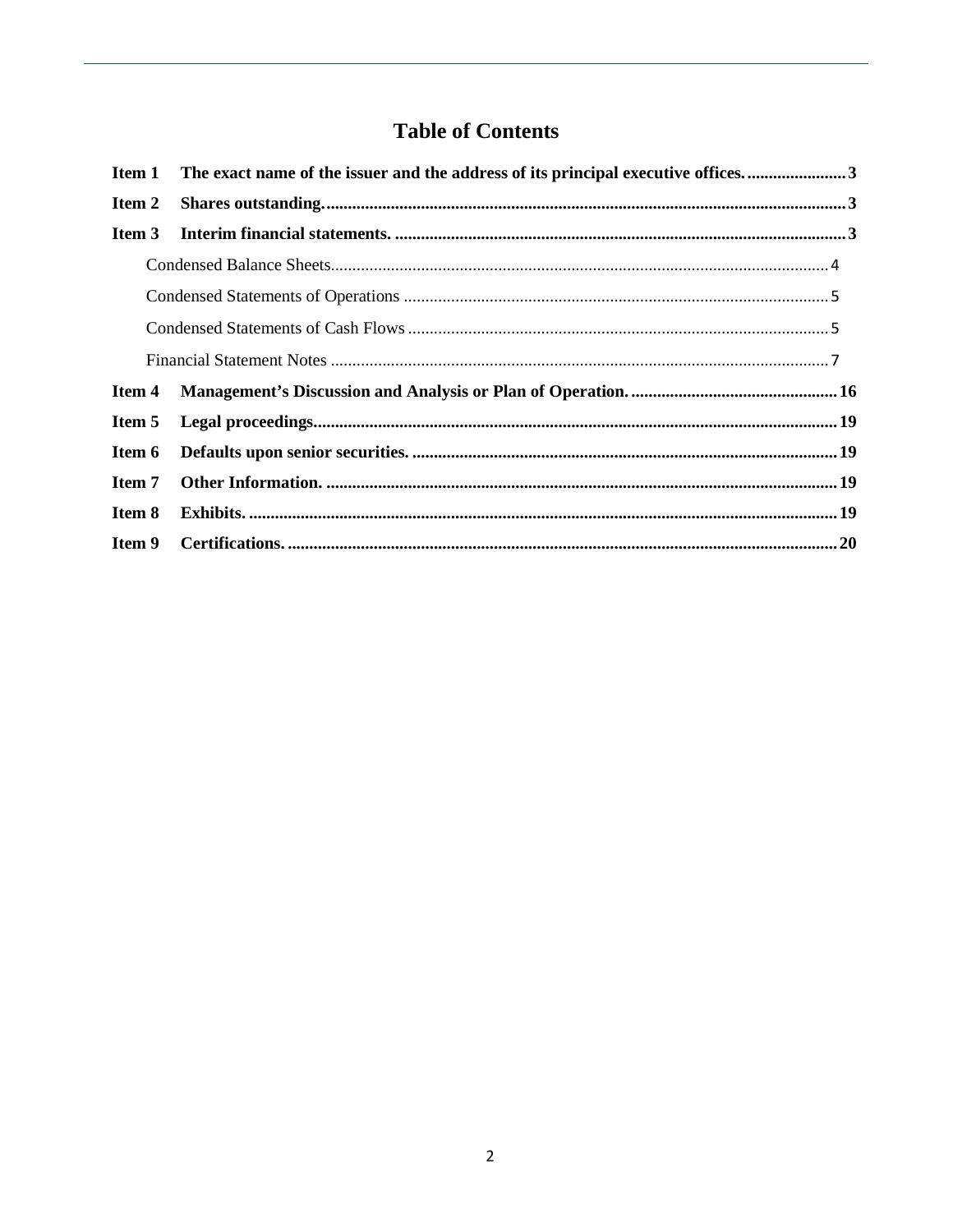#### **VirTra, Inc. Quarterly Report Quarter End March 31, 2017**

## <span id="page-2-0"></span>**Item 1 The exact name of the issuer and the address of its principal executive offices.**

VirTra, Inc. - October, 2016 VirTra Systems, Inc. – September, 2001

7970 S. Kyrene Rd. Tempe, AZ 85284 Telephone: (480) 968-1488 Fax: (480) 968-1448 www.virtra.com

#### <span id="page-2-1"></span>**Item 2 Shares outstanding.**

VirTra, Inc. Preferred Stock, par value \$.0001 VirTra, Inc. Common Stock – Common, Class A and Class B, par value \$.0001 Trading Symbol: VTSI CUSIP: 92827K 202

|                                  | March 31,   | December 31. | December 31. |
|----------------------------------|-------------|--------------|--------------|
|                                  | 2017        | 2016         | 2015         |
| Number of Shares Authorized      |             |              |              |
| Preferred Stock                  | 5,000,000   | 5,000,000    | 200,000      |
|                                  |             |              |              |
| Common Stock                     | 100,000,000 | 100,000,000  | 50,000,000   |
| Class A                          | 5,000,000   | 5,000,000    | $\theta$     |
| Class B                          | 15,000,000  | 15,000,000   | 0            |
| Number of Shares Outstanding     |             |              |              |
| Preferred Stock                  | 0           | $\Omega$     | 0            |
| Common Stock                     | 15,855,005  | 15,855,005   | 15,825,005   |
| Class A                          | $\Omega$    | $\theta$     | $\Omega$     |
| Class B                          | 0           |              | 0            |
| <b>Freely Tradable Shares</b>    | 15,223,982  | 13,761,450   | 13,681,081   |
| Shareholders exceed 50           | Yes         | Yes          | Yes          |
| Number of Shareholders of Record | 167         | 173          | 174          |

#### <span id="page-2-2"></span>**Item 3 Interim financial statements.**

The financial statements requested pursuant to this item were prepared in accordance with generally accepted accounting principles (GAAP) by persons with sufficient financial skills. The following financial statements are included in this report:

- 1. Balance Sheet;
- 2. Statement of Operations;
- 3. Statement of Stockholders' Equity;
- 4. Statement of Cash Flows; and
- 5. Financial Statement Notes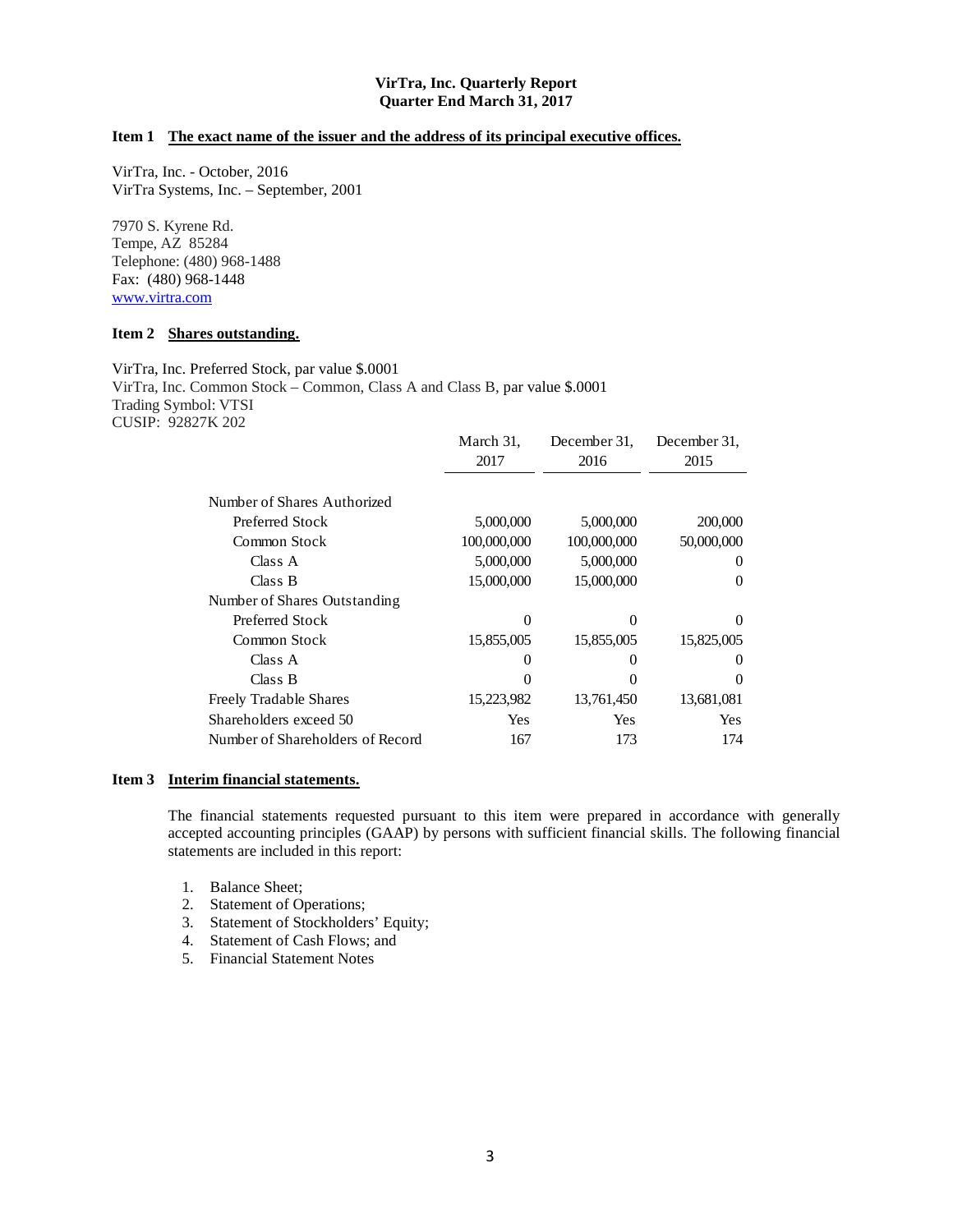## **VIRTRA, INC. CONDENSED BALANCE SHEETS**

<span id="page-3-0"></span>

|                                                                                                                                                                                                                                                                           | March 31,                                                  | December 31,                                               |
|---------------------------------------------------------------------------------------------------------------------------------------------------------------------------------------------------------------------------------------------------------------------------|------------------------------------------------------------|------------------------------------------------------------|
|                                                                                                                                                                                                                                                                           | 2017                                                       | 2016                                                       |
|                                                                                                                                                                                                                                                                           | (unaudited)                                                | (audited)                                                  |
| <b>ASSEIS</b>                                                                                                                                                                                                                                                             |                                                            |                                                            |
| <b>CURRENT ASSETS</b><br>Cash and cash equivalents<br>Accounts receivable, net<br>Inventory<br>Prepaid expenses and other current assets                                                                                                                                  | \$<br>4,563,321<br>2,506,963<br>1,115,096<br>1,648,386     | \$<br>3,703,579<br>3,244,852<br>1,319,944<br>357,363       |
| Total current assets                                                                                                                                                                                                                                                      | 9,833,766                                                  | 8,625,738                                                  |
| Property and equipment, net<br>Investment in MREC                                                                                                                                                                                                                         | 792,713<br>471,928                                         | 814,323<br>471,928                                         |
| <b>TOTAL ASSETS</b>                                                                                                                                                                                                                                                       | 11,098,407<br>\$                                           | 9,911,989<br>\$                                            |
| <b>LIABILITIES AND STOCKHOLDERS' EQUITY</b>                                                                                                                                                                                                                               |                                                            |                                                            |
| <b>CURRENT LIABILITIES</b>                                                                                                                                                                                                                                                |                                                            |                                                            |
| Accounts payable<br>Accrued compensation and related costs<br>Accrued expenses and other current liabilities<br>Notes payable, current<br>Deferred revenue                                                                                                                | \$<br>543,936<br>788,871<br>263,063<br>11,250<br>2,493,009 | \$<br>467,679<br>617,582<br>194,668<br>11,250<br>2,065,905 |
| Total current liabilities                                                                                                                                                                                                                                                 | 4,100,129                                                  | 3,357,084                                                  |
| Long-term liabilities:<br>Accrued rent liability<br>Notes payable, long-term<br>Total long-term liabilities                                                                                                                                                               | 111,948<br>22,500<br>134,448                               | 122,126<br>22,500<br>144,626                               |
| <b>Total liabilities</b>                                                                                                                                                                                                                                                  | 4,234,577                                                  | 3,501,710                                                  |
| Commitments and contingencies                                                                                                                                                                                                                                             |                                                            |                                                            |
| STOCKHOLDERS' EQUITY<br>Preferred stock \$0.0001 par value; 5,000,000 authorized; no shares issued<br>or outstanding                                                                                                                                                      |                                                            |                                                            |
| Common stock \$0.0001 par value; 100,000,000 shares authorized; 15,855,005 issued<br>and outstanding as of March 31, 2017 and December 31, 2016, respectively<br>Class A common stock \$0.0001 par value; 5,000,000 shares authorized; no shares<br>issued or outstanding | 1,586                                                      | 1,586                                                      |
| Class B common stock \$0.0001 par value; 15,000,000 shares authorized; no shares<br>issued or outstanding                                                                                                                                                                 |                                                            |                                                            |
| Additional paid-in capital<br>Accumulated deficit                                                                                                                                                                                                                         | 14,179,707<br>(7,317,463)                                  | 14,128,044<br>(7,719,351)                                  |
| Total stockholders' equity                                                                                                                                                                                                                                                | 6,863,830                                                  | 6,410,279                                                  |
| TOTAL LIABILITIES AND STOCKHOLDERS' EQUITY                                                                                                                                                                                                                                | \$<br>11,098,407                                           | \$<br>9,911,989                                            |

The accompanying notes are an integral part of these condensed financial statements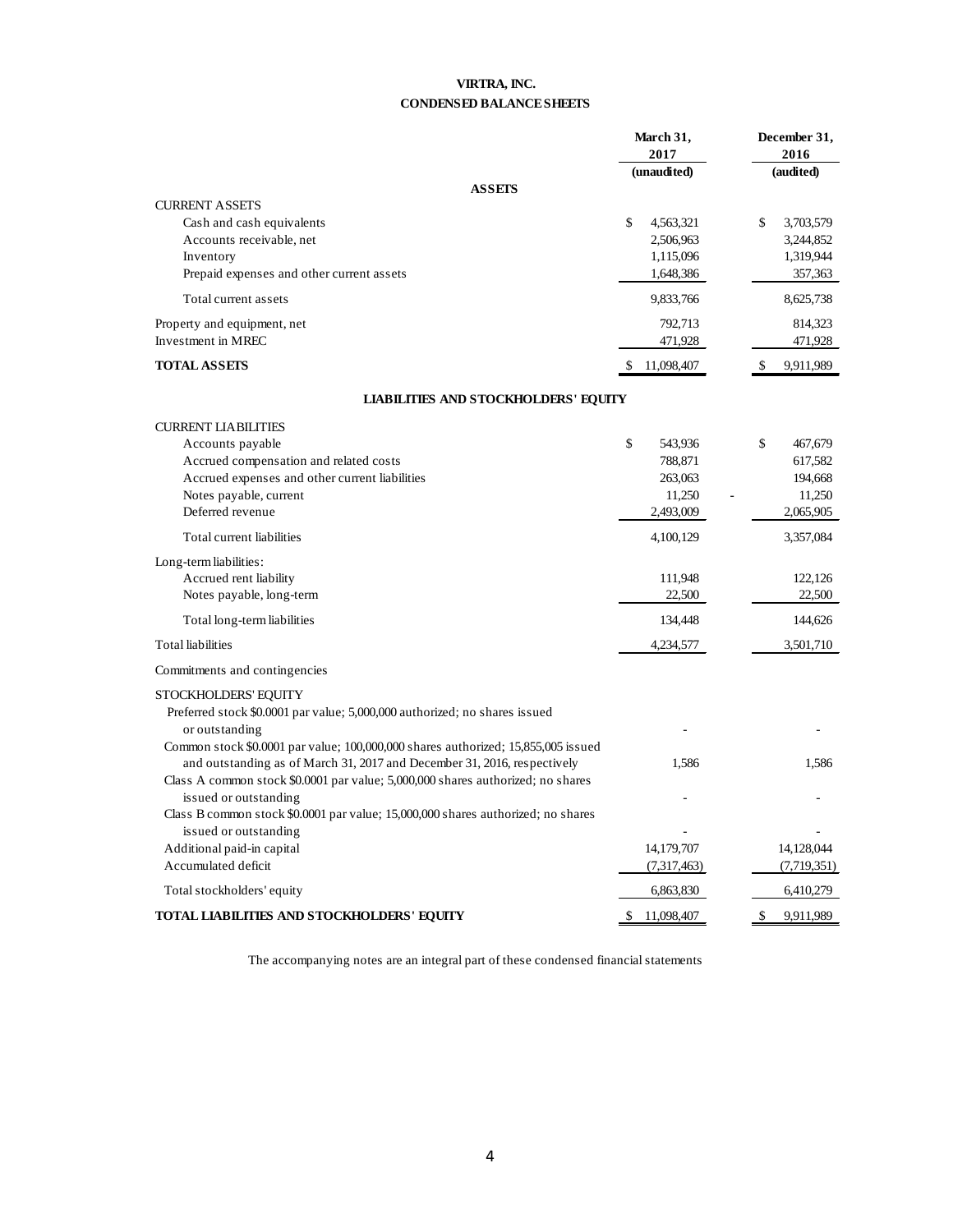## **VIRTRA, INC. CONDENSED STATEMENTS OF OPERATIONS**

## **(unaudited)**

<span id="page-4-0"></span>

|                                     | <b>Three Months Ended</b> |                                 |
|-------------------------------------|---------------------------|---------------------------------|
|                                     | March 31, 2017            | March 31, 2016                  |
| <b>REVENUES</b>                     |                           |                                 |
| Net sales                           | \$<br>4,165,476           | \$<br>6,232,293                 |
| Royalties/Licensing Fees            | 43,812                    |                                 |
| Total revenue                       | 4,209,288                 | 6,232,293                       |
| Cost of sales                       | 1,778,945                 | 2,101,025                       |
| Gross profit                        | 2,430,343                 | 4,131,268                       |
| <b>OPERATING EXPENSES</b>           |                           |                                 |
| General and administrative          | 1,614,498                 | 1,537,283                       |
| Research and development            | 342,190                   | 204,765                         |
| Net operating expense               | 1,956,688                 | 1,742,048                       |
| Income from operations              | 473,655                   | 2,389,220                       |
| <b>OTHER INCOME (EXPENSE)</b>       |                           |                                 |
| Other income                        | 6,233                     | 517                             |
| Net other income                    | 6,233                     | 517                             |
| Income before income taxes          | 479,888                   | 2,389,737                       |
| Provision for income taxes          | 78,000                    | 33,240                          |
| <b>NET INCOME</b>                   | \$<br>401,888             | $\mathcal{S}$<br>2,356,497      |
| Earnings per common share           |                           |                                 |
| Basic                               | 0.03<br>\$                | 0.15<br>$\sqrt[6]{\frac{1}{2}}$ |
| Diluted                             | \$<br>0.02                | \$<br>0.14                      |
| Weighted average shares outstanding |                           |                                 |
| Basic                               | 15,855,005                | 15,828,505                      |
| Diluted                             | 16,295,774                | 16,685,333                      |

<span id="page-4-1"></span>The accompanying notes are an integral part of these condensed financial statements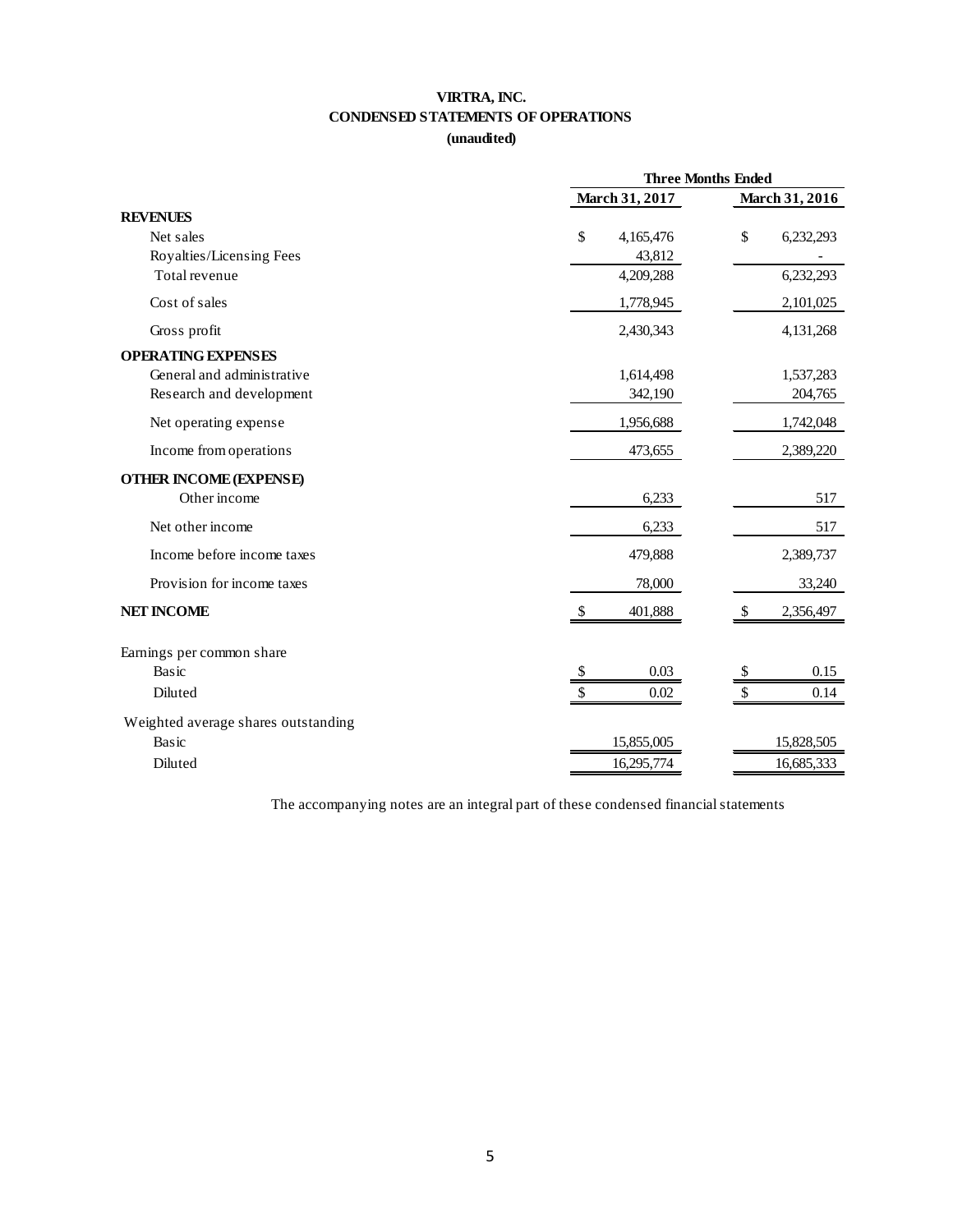## **VIRTRA, INC. CONDENSED STATEMENTS OF CASH FLOWS (unaudited)**

|                                                   | <b>Three Months Ended</b> |                 |  |
|---------------------------------------------------|---------------------------|-----------------|--|
|                                                   | March 31, 2017            | March 31, 2016  |  |
| Cash flows from operating activities:             |                           |                 |  |
| Net income                                        | \$<br>401,888             | \$<br>2,356,497 |  |
| Adjustments to reconcile net income to net cash   |                           |                 |  |
| provided (used) in operating activities           |                           |                 |  |
| Depreciation and amortization                     | 58,207                    | 45,555          |  |
| Stock-based compensation                          | 69,163                    | 33,990          |  |
| Cash settlement of stock options                  | 31,000                    |                 |  |
| Changes in operating assets and liabilities:      |                           |                 |  |
| Accounts receivable                               | 737,890                   | (2,511,827)     |  |
| Inventory                                         | 204,848                   | (68, 838)       |  |
| Prepaid expenses and other current assets         | (1,291,024)               | (44, 844)       |  |
| Accounts payable and other accrued expenses       | 315,941                   | 169,916         |  |
| Deferred revenue                                  | 427,104                   | (214,046)       |  |
| Net cash provided by operating activities         | 955,017                   | (233, 597)      |  |
| Cash flows from investing activities:             |                           |                 |  |
| Purchase of property and equipment                | (46,775)                  | (32, 126)       |  |
| Net cash used in investing activities             | (46, 775)                 | (32, 126)       |  |
| Cash flows from financing activities:             |                           |                 |  |
| Repurchase of stock-based options                 | (48,500)                  |                 |  |
| Net cash used in financing activities             | (48,500)                  |                 |  |
| Net increase in cash                              | 859,742                   | (265, 723)      |  |
| Cash, beginning of period                         | 3,703,579                 | 3,317,020       |  |
| Cash, end of period                               | 4,563,321<br>\$           | 3,051,297<br>\$ |  |
| Supplemental disclosure of cash flow information: |                           |                 |  |
| Cash paid during period for income taxes          | \$<br>78,000              | \$<br>21,610    |  |

The accompanying notes are an integral part of these condensed financial statements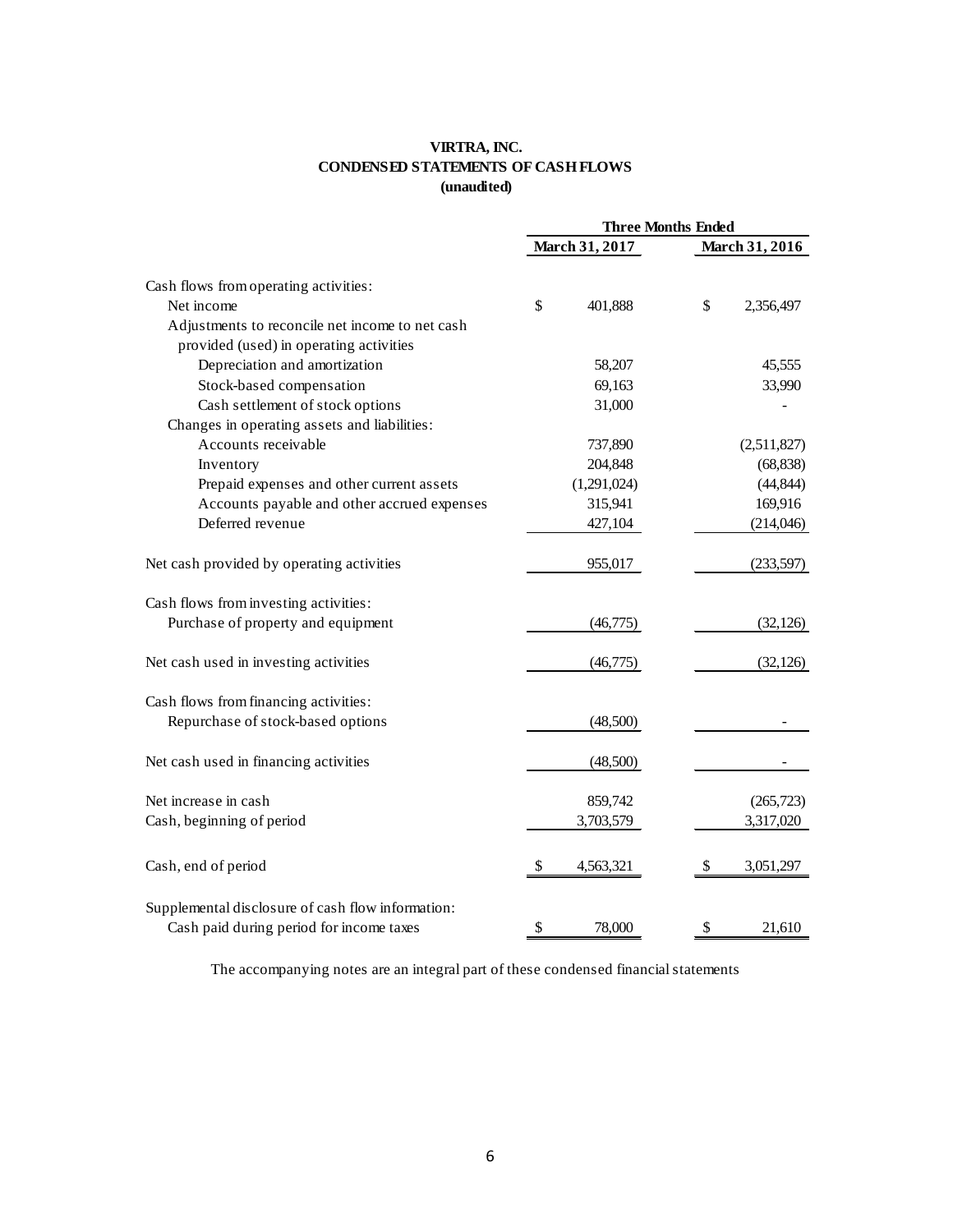#### <span id="page-6-0"></span>**Financial Statement Notes**

#### **Note 1. Significant Accounting Policies**

#### *Organization and Business Operations*

VirTra, Inc. (the "Company" or "VirTra") is engaged in the sale and development of judgmental use of force training simulators and firearms training simulators for law enforcement, military and commercial uses. The Company sells simulators and related products worldwide through a direct sales force and international distribution partners. The original business started in 1993 as Ferris Productions, Inc. In September 2001, Ferris Productions, Inc. merged with GameCom, Inc. to ultimately become VirTra Systems, Inc., a Texas Corporation.

Effective as of October 1, 2016 (the "Effective Date"), the Company completed a conversion from a Texas corporation to a Nevada corporation pursuant to a Redomestication Plan of Conversion (the "Plan of Conversion") that was approved by the Company's Board of Directors on June 23, 2016 and its shareholders on September 16, 2016. On the Effective Date, 15,855,005 shares of common stock of VirTra Systems, Inc., a Texas corporation, were converted into 15,855,005 shares of Common Stock of VirTra, Inc., a Nevada corporation. No shareholders exercised appraisal rights or dissenters' rights for such shares in accordance with the Texas Business Organization Code.

As part of the Plan of Conversion, the Company filed Articles of Incorporation in Nevada whereby it changed its name from VirTra Systems, Inc. to VirTra, Inc. and revised its capitalization. The Company's Articles of Incorporation filed in Nevada authorized the Company to issue 125,000,000 shares, of which (1) 120,000,000 shares shall be Common Stock, par value \$0.0001 per share (the "Common Stock"), of which (a) 100,000,000 shares shall be Common Stock, par value \$0.0001, (b) 5,000,000 shares shall be Class A Common Stock, par value \$0.0001 per share (the "Class A Common Stock"), and (c) 15,000,000 shares shall be Class B Common Stock, par value \$0.0001 per share (the "Class B Common Stock") and (2) 5,000,000 shares shall be Preferred Stock, par value \$0.0001 per share, which may, at the sole discretion of the Board of Directors be issued in one or more series (the "Preferred Stock"). The Company also adopted new bylaws as part of the Plan of Conversion.

Effective October 20, 2016, we affected a 10 for 1 reverse stock split of our issued and outstanding Common Stock (the "Reverse Stock Split"). All references to shares of our common stock in this report refer to the number of shares of common stock after giving effect to the Reverse Stock Split (unless otherwise indicated). After giving effect to the reverse split, there are 15,855,005 shares of Common Stock outstanding.

The corporate office is located in Tempe, Arizona. All transactions are denominated in US dollars.

#### *Basis of Presentation and Use of Estimates*

The Company's financial statements have been prepared in accordance with accounting principles generally accepted in the United States of America ("GAAP"), unless otherwise noted. The preparation of financial statements in conformity with GAAP requires management to make estimates and assumptions that affect the reported amounts of assets and liabilities and disclosure of contingent assets and liabilities as of the date of the financial statements and the reported amounts of revenues and expenses during the reporting period. Significant accounting estimates in these financial statements include valuation assumptions for share-based payments, allowance for doubtful accounts receivable, inventory reserves, accrual for warranty reserves, the carrying value of long-lived assets, income tax valuation allowances and the carrying value of cost basis investments. Actual results could differ significantly from those estimates.

#### *Fair Value of Financial Instruments*

The fair value of financial instruments approximates their carrying values at March 31, 2017 and 2016 due to their short maturities. These financial instruments consist of cash and cash equivalents, accounts receivable, investment in MREC, accounts payable, and accrued liabilities.

#### *Cash and Cash Equivalents*

The Company considers all highly liquid investments with a maturity of 90 days or less at the time of purchase to be cash equivalents.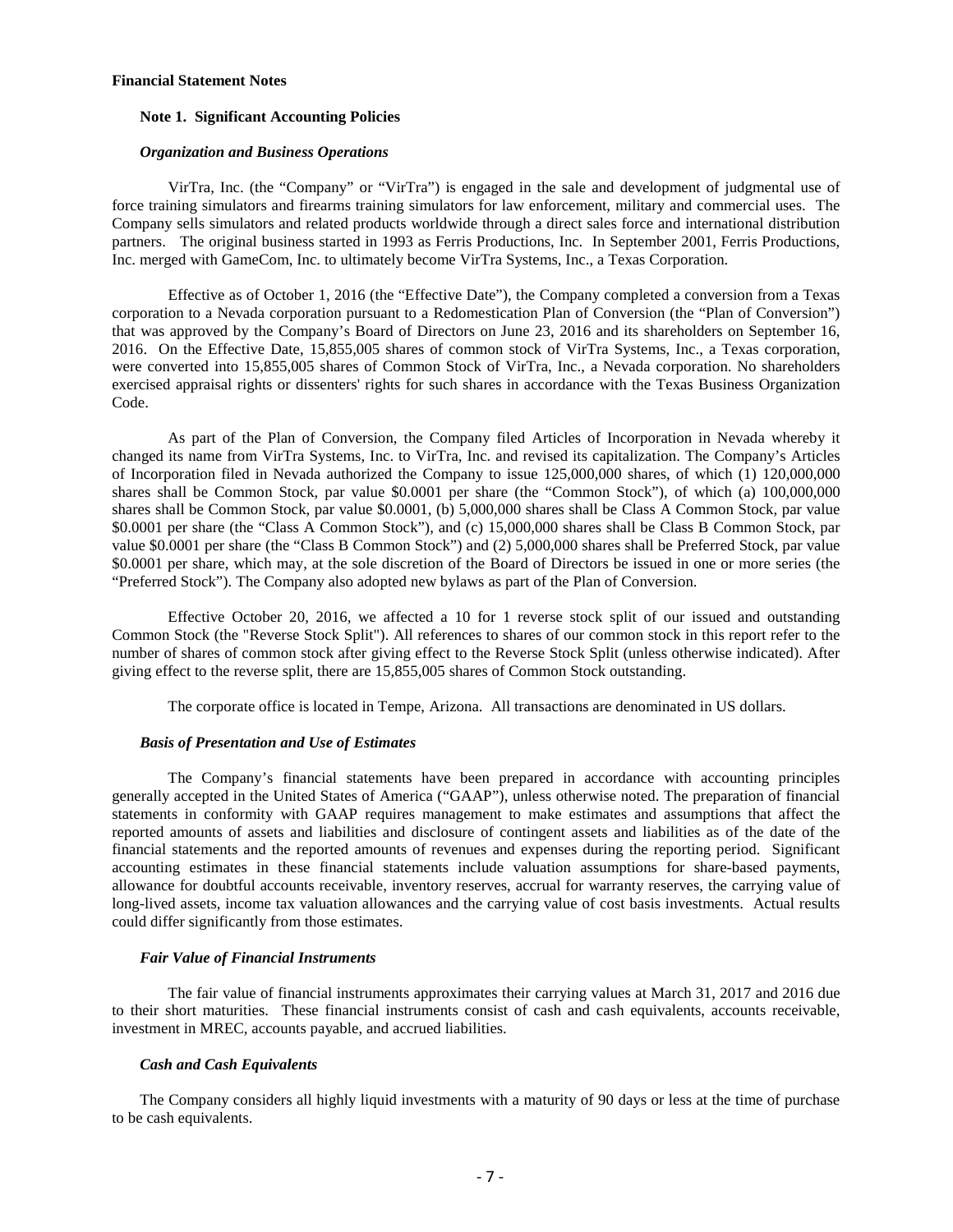#### *Accounts Receivable and Allowance for Doubtful Accounts*

The Company recognizes an allowance for losses on accounts receivable based on an analysis of historical bad debt experience, current receivables aging, and expected future write-offs, as well as an assessment of specific identifiable customer accounts considered at risk or uncollectible. Accounts receivable are charged off after all reasonable collection efforts have been taken. As of March 31, 2017 and December 31, 2016, the Company maintained an allowance for doubtful accounts of \$0 and \$20,000, respectively.

#### *Inventories*

Inventories are stated at the lower of cost or market with cost being determined on the average cost method. Work in progress and finished goods inventory includes an allocation for capitalized labor and overhead. The Company routinely evaluates the carrying value of inventory and provides reserves when appropriate to reduce inventory to the lower of cost or market to reflect estimated net realizable value. As of March 31, 2017 and December 31, 2016, management has determined that it was necessary to record a reserve of \$17,282.

#### *Investments in Other Companies*

Minority investments in other companies are accounted for under the cost method of accounting because the Company does not have the ability to exercise significant influence over the companies' operations. Under the cost method of accounting, investments in private companies are carried at cost and are only adjusted for other-thantemporary declines in fair value and distribution of earnings. For investments in public companies that have readily determinable fair values, the Company classifies its investments as available-for-sale, and accordingly records these investments at their fair values with unrealized gains and losses included as a separate component of stockholders' equity and in total comprehensive income (loss). Upon sale or liquidation, realized gains and losses are included in the statements of operations.

Management regularly evaluates the recoverability of its investment based on the investee company's performance and financial position. During the years ended March 31, 2017 and December 31, 2016, the Company did not recognize any losses due to other-than-temporary declines of the value of the investments. In addition, management regularly assesses the classification of its investments.

#### *Property and Equipment*

Property and equipment are carried at cost, net of depreciation. Gains or losses related to retirements or disposition of fixed assets are recognized in operations in the period incurred. Costs of normal repairs and maintenance are charged to expense as incurred, while betterments or renewals are capitalized. Depreciation commences at the time the assets are placed in service. Depreciation is provided using the straight-line method over the estimated economic lives of the assets or for leasehold improvements, over the shorter of the estimated useful life or the remaining lease term, which are summarized as follows:

| Computer equipment             | 3-5 years |
|--------------------------------|-----------|
| Furniture and office equipment | 5-7 years |
| Leasehold improvements         | 7 years   |

#### *Revenue Recognition and Deferred Revenue*

Net revenues include sales of products and services and are net of discounts. Product sales consist of simulators, upgrade components, scenarios, scenario software, recoil kits, Threat-Fire™ and other accessories. Services include installation, training, limited warranties, service agreements and related support. Certain components of the Company's sales include multiple elements comprising of both products and services. The Company's revenue recognition falls under ASC 605-25, *Multiple Element Arrangements*, with the delivery of the simulator and installation being two separate deliverables. The Company's delivery of the simulator and the installation has been assessed to qualify as separate units of accounting:

- 1. The simulator unit upon shipment or delivery and customer acceptance, depending on the shipping terms.
- 2. The installation upon completion and customer sign-off.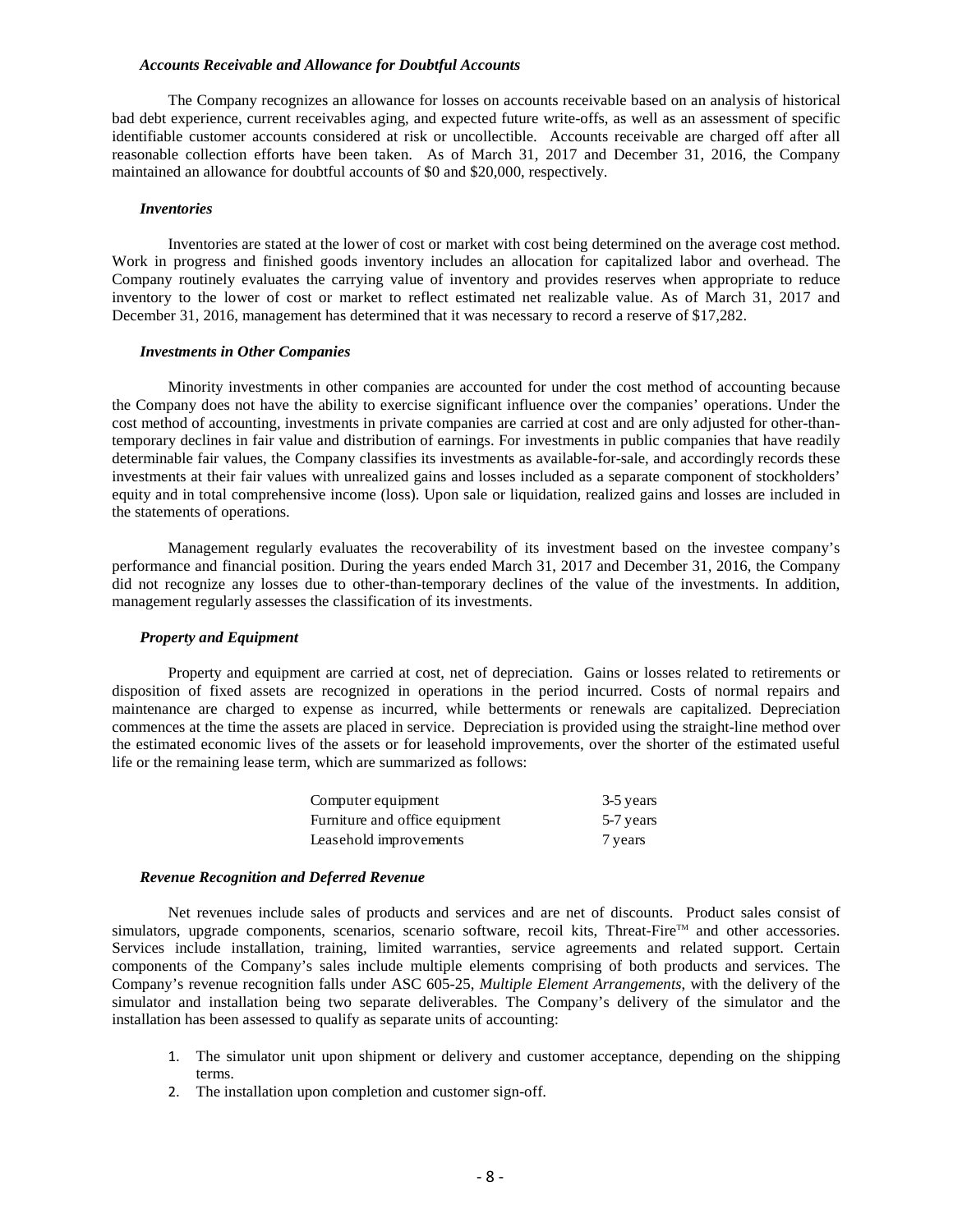Additionally, the Company recognizes revenue for these products and services when it is realized or realizable and earned. Revenue is considered realized and earned when: (i) persuasive evidence of an arrangement exists; (ii) delivery has occurred and/or services have been rendered; (iii) the price is fixed and determinable; and (iv) collection of the resulting receivable is reasonably assured. Shipping fees charged to customers are recorded as a component of net revenues. All sales and sales contracts, including international sales, have been denominated in US dollars.

#### *Products*

Revenue from the sale of products is recognized when title and risk of loss passes to the customer. Delivery is considered complete when products have been shipped to the customer and title and risk of loss has transferred to the customer. For customers other than United States governmental agencies, the Company generally requires deposits in advance of shipment for customer sales orders. Customer deposits are recorded as a current liability under deferred revenue on the accompanying balance sheet and totaled \$568,453 and \$51,334 as of March 31, 2017 and December 31, 2016, respectively.

#### *Services*

Services include installation of product, separately priced extended limited warranties on parts and labor, and technical support. Revenue is recognized for service contracts as earned, which is generally upon completion of installation or, as it relates to the extended warranties, on a straight-line basis over the term of the contract. The Company does warranty its products from manufacturing defects on a limited basis for a period of one year after purchase, but also sells separately priced extended warranties for periods of up to four years after the expiration of the standard one year warranty. After the one year standard warranty expires and during the term of the extended warranty, if the device fails to operate properly from defects in materials and workmanship, the Company will fix or replace the defective product. Deferred revenue for separately priced extended warranties longer than one year totaled \$1,924,556 and \$2,014,571 as of March 31, 2017 and December 31, 2016, respectively. The Company records a gross to net revenue adjustment and accrues on an annual basis the estimated cost of complying with the warranty agreements for the next fiscal year. The accrual for the one-year manufacturer's warranty liability totaled \$138,836 and \$122,000 as of March 31, 2017 and December 31, 2016, respectively.

#### *Cost of Products Sold*

Cost of products sold represents manufacturing costs, consisting of materials, labor and overhead related to finished goods and components. Shipping costs incurred related to product delivery are included in cost of products sold.

#### *Advertising Costs*

Costs associated with advertising are expensed as incurred. Advertising expense was \$27,872 and \$16,244 for the quarters ended March 31, 2017 and 2016, respectively. These costs include domestic and international tradeshows, website, and sales promotional materials.

#### *Research and Development Costs*

Research and development costs are expensed as incurred. Research and development costs primarily include expenses, including labor, directly related to research and development support. Research and development costs were \$342,190 and \$204,765 for quarter end March 31, 2017 and 2016, respectively.

#### *Concentration of Credit Risk and Major Customers and Suppliers*

Financial instruments that potentially subject the Company to concentrations of credit risk consist of cash and cash equivalents and accounts receivable. The Company's cash and cash equivalents are maintained with financial institutions with high credit standings. The FDIC insures deposits according to the ownership category in which the funds are insured and how the accounts are titled. The standard deposit insurance coverage limit is \$250,000 per depositor, per FDIC-insured bank, per ownership category. The Company had uninsured cash and cash equivalents of \$4,016,677 and \$2,986,694 as of March 31, 2017 and December 31, 2016, respectively.

Sales are typically made on credit and the Company generally does not require collateral. Management performs ongoing credit evaluations of its customers' financial condition and maintains an allowance for estimated losses. Historically, the Company has experienced minimal charges relative to doubtful accounts.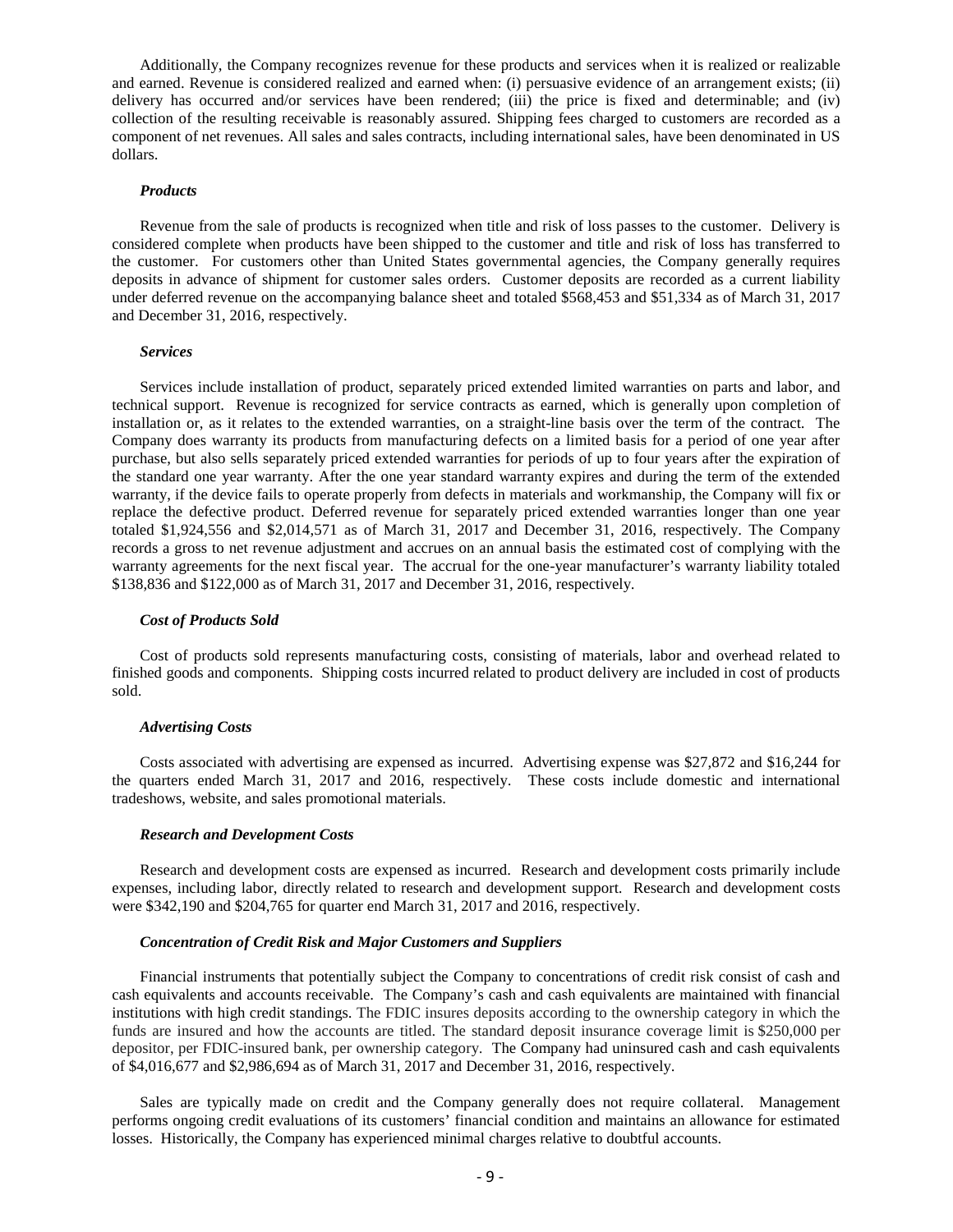Historically, the Company primarily sells its products to United States federal and state agencies. The Company currently purchases small machined parts, custom assemblies and electronic components from suppliers located in the United States. Although the Company currently obtains many of these components from single source suppliers, the Company could seek to have the parts, custom assemblies and electronic components manufactured elsewhere. On August 16, 2016, the Company entered into an Asset Purchase Agreement and acquired a machine shop where the Company can manufacture many of the components needed. This transaction will mitigate the risk associated with single source suppliers. The Company acquires its components on a purchase order basis and does not have long-term contracts with suppliers.

#### *Income Taxes*

The Company accounts for income taxes under FASB ASC 740-10-30. Deferred income tax assets and liabilities are determined based upon differences between the financial reporting and tax basis of assets and liabilities and are measured using the enacted tax rates and laws that will be in effect when the differences are expected to reverse. Accounting standards require the consideration of a valuation allowance for deferred tax assets if it is "more likely than not" that some component or all the benefits of deferred tax assets will not be realized.

#### *Impairment of Long-lived Assets*

Long lived assets, such as equipment, are reviewed for impairment whenever events or changes in circumstances indicate that the carrying amount of an asset may not be recoverable. Recoverability of assets to be held and used is measured by a comparison of the carrying amount of an asset to estimated undiscounted future cash flows expected to be generated by the asset. If the carrying amount of an asset exceeds its estimated future cash flows, an impairment charge is recognized by the amount by which the carrying amount of the asset exceeds the fair value of the asset. Fair value is determined based on discounted cash flows or appraised values, depending on the nature of the asset. At March 31, 2017 and 2016, the Company concluded that there has been no indication of impairment to the carrying value of its long-lived assets. As such, no impairment has been recorded.

#### *Stock Based Compensation*

The Company measures the cost of awards of equity instruments based on the grant date fair value of the awards. The Company calculates the fair value of stock-based awards using the Black-Scholes-Merton option pricing valuation model, which incorporates various assumptions including volatility, expected term and risk-free interest rates. The assumptions used for the quarters ended March 31, 2017 and December 31, 2016, and the resulting estimates of weighted-average fair value per share of options granted during those periods, are as follows:

|                         | March 31,   | December 31. |
|-------------------------|-------------|--------------|
|                         | 2017        | 2016         |
|                         |             |              |
| Volatility              | 98% to 101% | 95% to 150%  |
| Risk-free interest rate | 2%          | 1% to 2%     |
| Expected term           | 7 years     | 7 years      |

The expected term of the options represents the estimated period of time until exercise and is based on historical experience of similar awards, giving consideration to the contractual terms, vesting schedules and expectations of future employee behavior. Expected stock price volatility is based on historical volatility of the Company's stock. The risk-free interest rate is based on the implied yield available on United States Treasury zero-coupon issues with an equivalent remaining term. The Company has not paid dividends in the past and does not plan to pay any dividends in the near future. The estimated fair value of stock-based compensation awards and other options is amortized to expense on a straight line basis over the relevant vesting period. As share-based compensation expense recognized is based on awards ultimately expected to vest, it is reduced for estimated forfeitures. Forfeitures are estimated at the time of grant and revised, if necessary, in subsequent periods if actual forfeitures differ from those estimates. The Company's forfeiture rate was calculated based on its historical experience of awards which ultimately vested.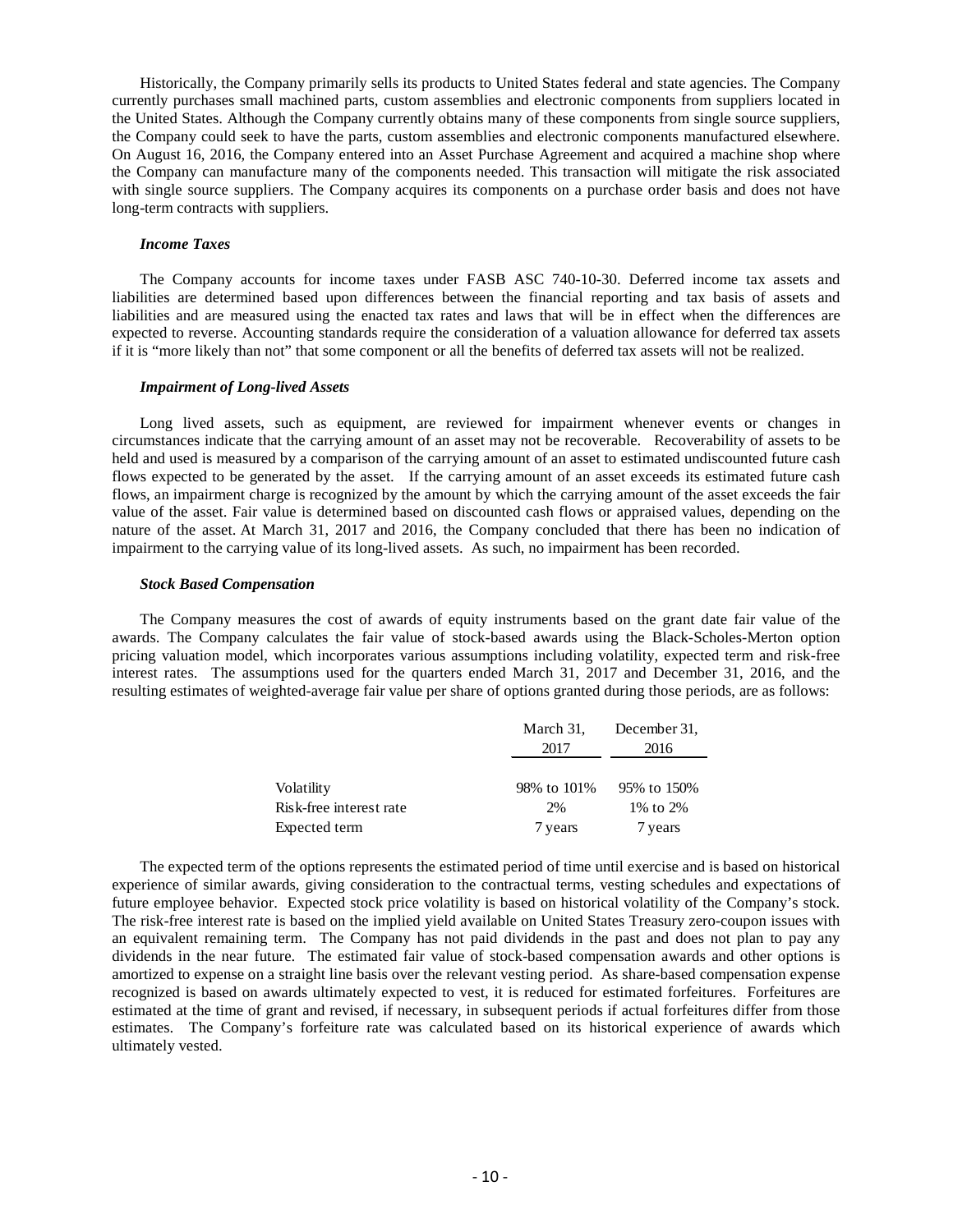#### *Net income per Common Share*

The net income per common share is computed by dividing net income by the weighted average of common shares outstanding. Diluted net income per share reflects the potential dilution that would occur if outstanding stock options were exercised.

#### **Note 2. Inventory**

Inventory consisted of the following as of:

|                                            | March 31,<br>2017               | December 31,<br>2016                |
|--------------------------------------------|---------------------------------|-------------------------------------|
| Raw materials<br>Finished goods<br>Reserve | 764.927<br>367,451<br>(17, 282) | \$1,085,519<br>251,707<br>(17, 282) |
| Total inventory                            | \$1,115,096                     | \$1,319,944                         |

#### **Note 3. Property and Equipment**

Property and equipment consisted of the following as of:

|                                | March 31,   | December 31.  |
|--------------------------------|-------------|---------------|
|                                | 2017        | 2016          |
|                                |             |               |
| Computer equipment             | 794,767     | \$<br>753,986 |
| Furniture and office equipment | 182,969     | 182,969       |
| Machinery and equipment        | 925,495     | 925,495       |
| Leasehold improvements         | 324,312     | 318,318       |
|                                |             |               |
| Total property and equipment   | 2,227,543   | 2,180,768     |
| Less: Accumulated depreciation | (1,434,830) | (1,366,445)   |
|                                |             |               |
| Property and equipment, net    | 792,713     | 814.323       |

Depreciation expense was \$58,207 and \$45,555 for the quarters ended March 31, 2017 and 2016, respectively.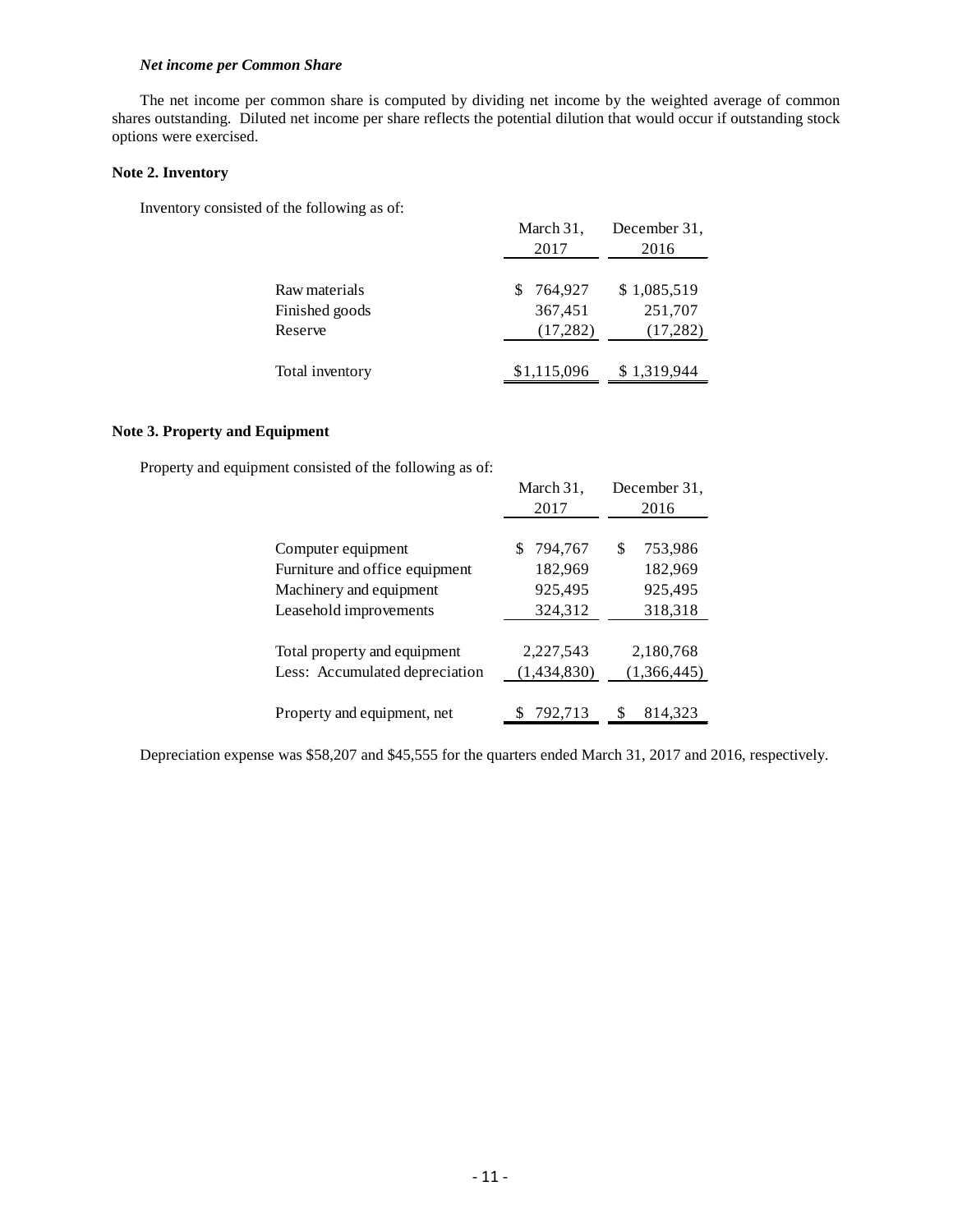#### **Note 4. Accrued Expenses and Other Current Liabilities**

|                                                                                                         |    | March 31,<br>2017                       | December 31.<br>2016                         |
|---------------------------------------------------------------------------------------------------------|----|-----------------------------------------|----------------------------------------------|
| Manufacturer's warranties<br>Taxes payable<br>Other                                                     | \$ | 138,836<br>84,227<br>40,000             | \$<br>122,000<br>32,668<br>40,000            |
| Total accrued expenses and other current liabilities                                                    | -S | 263,063                                 | \$<br>194,668                                |
| And the following;                                                                                      |    | March 31,<br>2017                       | December 31,<br>2016                         |
| Salaries and wages payable<br>$401(k)$ contributions payable<br>Leave payable<br>Profit sharing payable | \$ | 200,153<br>21,603<br>199,328<br>367,787 | \$<br>93,832<br>25,729<br>190,518<br>307,503 |
| Total accrued compensation and related costs                                                            |    | 788,871                                 | 617,582                                      |

Accrued expenses and other current liabilities consisted of the following as of:

#### *Profit Sharing*

In an effort to attract and retain the best employees, VirTra provides a discretionary Profit Sharing program that pays out a percentage of company profits each year as a cash bonus to active and eligible employees. The cash payment is typically split into two equal payments and distributed pro-rata to employees in April and October of the following year after the completion of the annual financial audit. For the quarters ending March 31, 2017 and December 31, 2016, the amount charged to operations was fifteen percent (15%) of net profit. Profit sharing expense was \$68,283 and \$0 for the quarters ended March 31, 2017 and 2016, respectively.

#### **Note 5. Collaboration Agreement**

On January 16, 2015, the Company entered into a Co-Venture Agreement ("Agreement") with Modern Round, LLC ("Modern Round"), a related party. Modern Round is in the business of developing and operating a combined dining and entertainment concept centered on an indoor shooting experience. The Agreement provides Modern Round access to certain software and related technology relating to firearm simulation training. The Company received 1,365,789 units, representing a 5% ownership interest in Modern Round on the date of the Agreement. The Company recorded the investment at the estimated fair value of the units received which were valued at \$0.10 per unit based on Modern Round's other membership unit sales . As a result, the Company recognized a gain of \$136,579, which is recorded in other income on the statement of operations. The Modern Round equity securities are accounted for as a cost method investment as the Company does not have the ability to exercise significant influence over Modern Round.

The Agreement also provides the Company conditional warrants to purchase 1,365,789 units, representing an additional 5% of Modern Round as at the date of the Agreement, at an exercise price of \$0.25. Such warrants are exercisable on the first anniversary of the opening of Modern Round's first facility and ending five years from the date of grant. In addition, on April 14, 2015 Modern Round issued the Company an option to purchase 125,000 units. The option fully vested and became exercisable on the date of grant at an exercise price equal to \$0.50 per unit. The April 14, 2015 option terminates on the tenth anniversary of the date of grant, if not earlier pursuant to the terms of the option.

The Agreement further provided VirTra with certain anti-dilution rights, including the right to acquire units to assure the Company's ownership of 1% of the outstanding units on a fully diluted basis, as well as the right to purchase up to 5% of any unit offering. These anti-dilution rights terminated on December 31, 2015 upon the completion of a Plan of Merger between Modern Round, LLC and Nuvola Merger SubCo., a subsidiary of Nuvola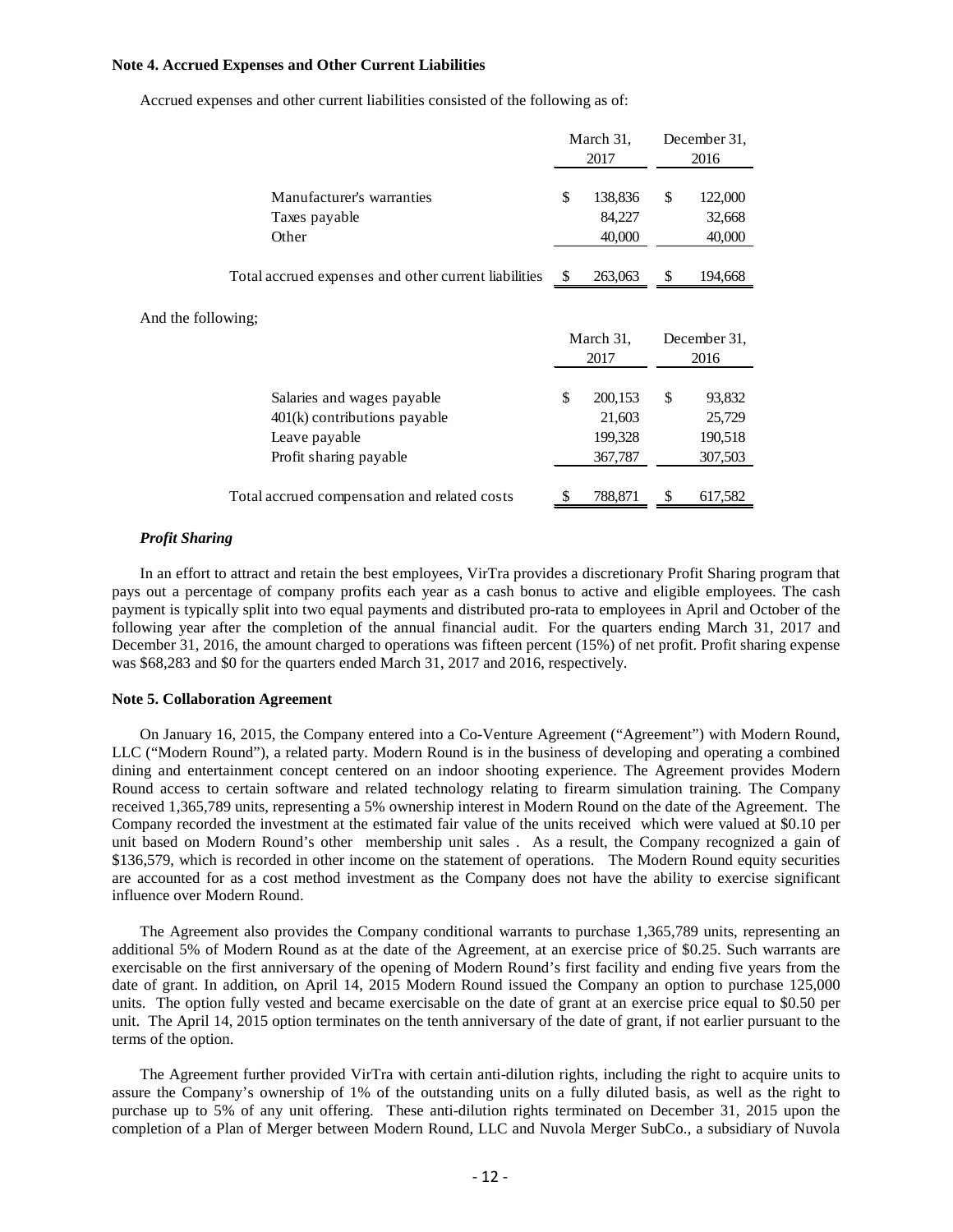Inc. ("NMS"), (the "Merger Agreement"), the result of which was that NMS was merged with and into Modern Round with Modern Round continuing as the surviving entity and a wholly owned subsidiary of Nuvola Inc. (the "Modern Round Merger"). Pursuant to the terms of the Merger Agreement each unit of Modern Round issued and outstanding as of the effective time, automatically converted into the right to receive approximately 1.2277 shares of Nuvola, Inc. (the "Conversion Ratio"). On December 31, 2015, Modern Round completed the Modern Round Merger discussed above. On February 11, 2016 Nuvola, Inc. filed Amended and Restated Articles of Incorporation that had the effect of, among other matters, changing the name of the company to Modern Round Entertainment Corporation ("MREC").

As a result of the Modern Round Merger, the Company held 1,676,748 shares of MREC, options to purchase 153,459 shares of MREC at an exercise price of \$.41 per share, and conditional warrants to purchase 1,676,747 shares of MREC at an exercise price of \$.20 per share. On October 20, 2016, the Company exercised the warrant and purchased 1,676,747 shares of stock for \$335,349 resulting in the Company's aggregate holdings of MREC increasing to 3,353,495 common shares representing approximately 8.9% of the issued and outstanding common shares of MREC.

As part of this Co-Venture Agreement, the Company granted 919,382 conditional warrants to affiliates of MREC, a related party, to purchase 5% of the Company's capital stock on a fully diluted basis as of the date of the Agreement. The conditional warrants are exercisable commencing at the earlier of the first anniversary of MREC opening its first range facility utilizing VirTra Technology or after MREC opening its first range facility utilizing VirTra Technology and the payment of all required US/Canada Minimum Royalty Payments during the first 12 month period has been made to VirTra. MREC subsequently opened its first location on June 1, 2016.

The Company also granted 919,383 of additional conditional warrants to affiliates of MREC to purchase another 5% of the Company's capital stock on a fully diluted basis as of the Agreement date. These conditional warrants are exercisable any time subsequent to MREC's payment of \$2.0 million in cumulative license fees (royalty). Cumulative license fees (royalty) earned and paid to the Company amounted to \$90,047 and \$0 as of December 31, 2016 and 2015, respectively. Both conditional warrant issuances are for a period of five years with an exercise price of \$1.36. These contingent considerations for the equity investment do not meet the definition of a derivative under ASC 815 as of December 31, 2016. As such, the contingent consideration is not included in the cost of the equity investment until the contingency is resolved and the warrant becomes exercisable.

The Agreement grants MREC an exclusive non-transferrable license to use the Company's technology solely for use at locations to operate the Concept, as defined in the Agreement. The license would become non-exclusive to the extent the first U.S. location is not opened within 24 months of the effective date and at least one location is opened outside the U.S. and Canada within five years of the Agreement date, the respective milestone dates. Through the termination of the Agreement, MREC will pay the Company a high single digit royalty on Gross Revenue, as defined and subject to certain minimum royalties commencing with the first twelve month period subsequent to the respective milestone date. The Company earned \$90,047 and \$0 for license fees (royalties) in 2016 and 2015, respectively.

#### **Note 6. Related Party Transactions**

During the quarter ended March 31, 2017, the Company issued 27,500 stock options to the CEO, COO and members of the Board of Directors to purchase shares of common stock at a purchase price of \$2.60. All options are exercisable within seven years of grant date.

During the quarter ended March 31, 2017, related parties redeemed 25,000 previously awarded stock options that were approaching the expiration date for cash totaling \$31,000 which resulted in additional compensation expense. These stock options were redeemed by the Company's CEO and COO.

Mr. Saltz, a member of our Board of Directors, is also Chairman of the Board of Directors of Modern Round Entertainment Company ("MREC"), as well as, a majority stockholder. The Company has entered into a Co-venture Agreement with MREC as disclosed in Note 5. In addition, the Company owns 3,353,495 shares of MREC common stock representing approximately 8.9% of the issued and outstanding shares of MREC common stock.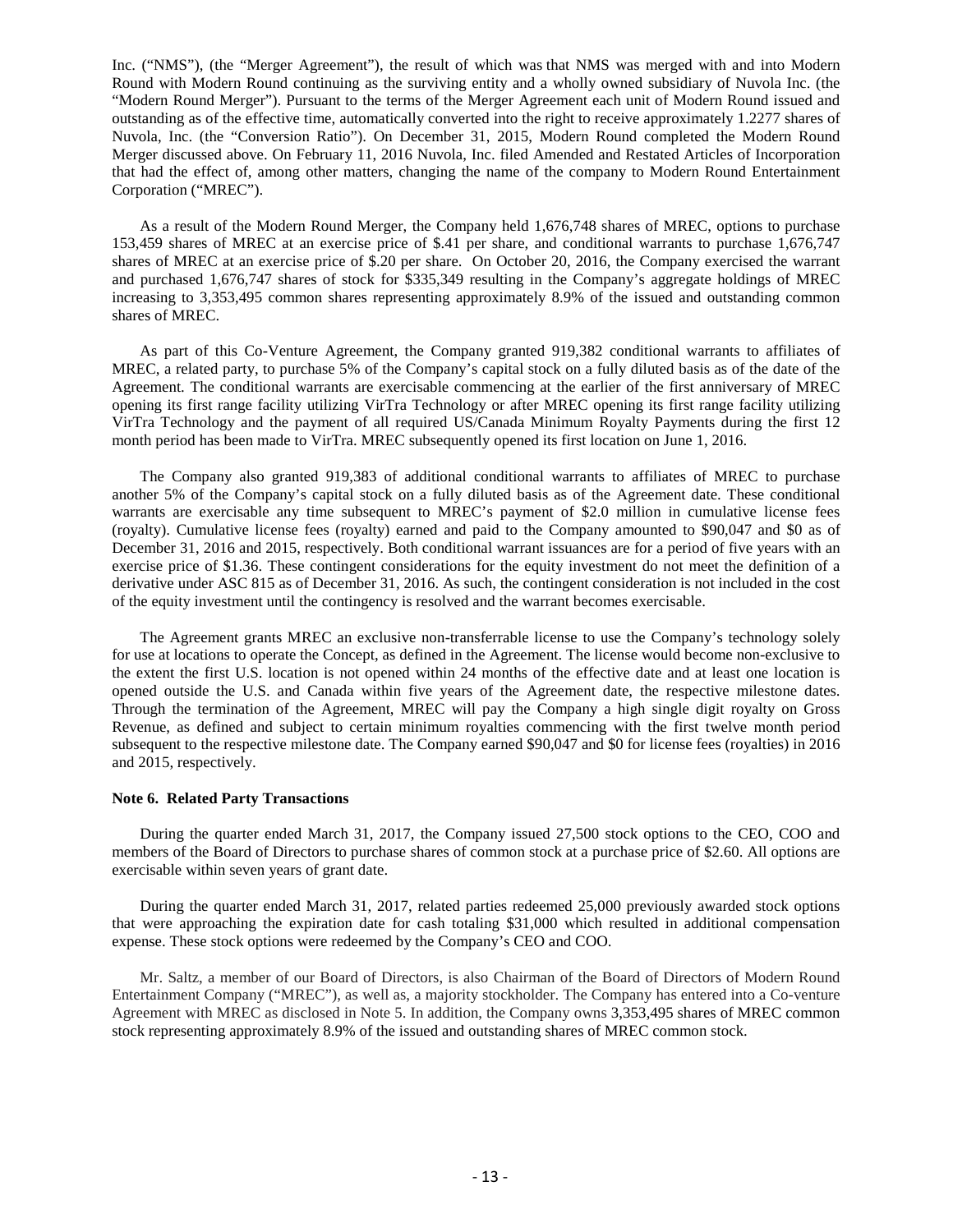#### **Note 7. Commitments and Contingencies**

### *Operating Lease Obligations*

The Company's operating lease obligations primarily relate to the Company's corporate office space located at 7970 South Kyrene Road, Tempe, Arizona 85284, which expires in April, 2019, unless renewed. In addition, as part of the purchase of Profiles Tools & Engineering on August 2, 2016, the Company assumed the lease for the building at  $2169$  East  $5<sup>th</sup>$  St., Tempe, Arizona 85284, which expires in March, 2018.

Future minimum lease payments under non-cancelable operating leases are as follows:

| Building Lease Schedule |    |         |  |  |  |
|-------------------------|----|---------|--|--|--|
|                         |    |         |  |  |  |
| 2017                    | \$ | 262,208 |  |  |  |
| 2018                    |    | 324,353 |  |  |  |
| 2019                    |    | 105,542 |  |  |  |
|                         |    |         |  |  |  |
| Total                   | S  | 692,103 |  |  |  |

The Company has an operating liability of \$111,948 and \$122,126 as of March 31, 2017 and December 31, 2016, respectively, relative to the increasing future minimum lease payments. Rent expense was \$48,695 and \$46,406 for the quarters ended March 31, 2017 and 2016, respectively.

#### *General or Threatened Litigation*

From time to time, the Company is notified of threatened litigation or that a claim is being made against it. The Company's policy is to not disclose the specifics of any claim or threatened lawsuit until such complaint is actually served on the Company. On October 20, 2016 a former employee filed a lawsuit in the U.S. District Court, District of Arizona against the Company alleging its failure and/or refusal to pay overtime in violation of 29 U.S.C. Sec. 201, et. seq. and a claim for wrongfully withheld wages under A.R.S. Sec. 23-350 et. seq. The complaint seeks certification of class action status, declaratory relief, damages, interest, attorneys' fees and such other relief the Court deems just and proper. The Company intends to vigorously defend itself. While acknowledging the uncertainties of litigation with an unfavorable ruling resulting in monetary damages against us, management believes that the ultimate outcome of this matter will not have a material effect on its earnings, cash flows, or financial position.

#### *Employment Agreements*

The Company entered into renewable Employment Agreements with its Chief Executive Officer and Chief Operating Officer in 2012. Since the inception of the agreements, they have been renewed annually with four percent (4%) adjustments each year.

#### **Note 8. Stockholders' Equity**

#### *Preferred Stock*

*Authorized Shares*. The Company is authorized to issue 5,000,000 shares of preferred stock, par value \$0.0001 per share (the "Preferred Stock").

*Rights and Preferences*. The Board of Directors is authorized at any time, and from time to time, to provide for the issuance of shares of Preferred Stock in one or more series, and to determine the designations, preferences, limitations and relative or other rights of the Preferred Stock or any series thereof.

On June 23, 2016 the Company filed a Certificate of Amendment with the Secretary of State of Texas designating 500,000 shares of Series A Preferred Stock, par value \$0.005 per share (the "Series A Preferred"). Holders of the Series A Preferred are entitled to 600 votes on all matters submitted to a vote of the stockholders of the Corporation. In the event that such votes do not total at least 66.67% of all votes, then regardless of the provisions of this paragraph, in any such case, the votes cast by the holders of the Series A Preferred shall be equal to 66.67% of all votes cast at any meeting of stockholders, or any issue put to the stockholders for voting and the Corporation may state that any such action was had by majority vote of all stockholders.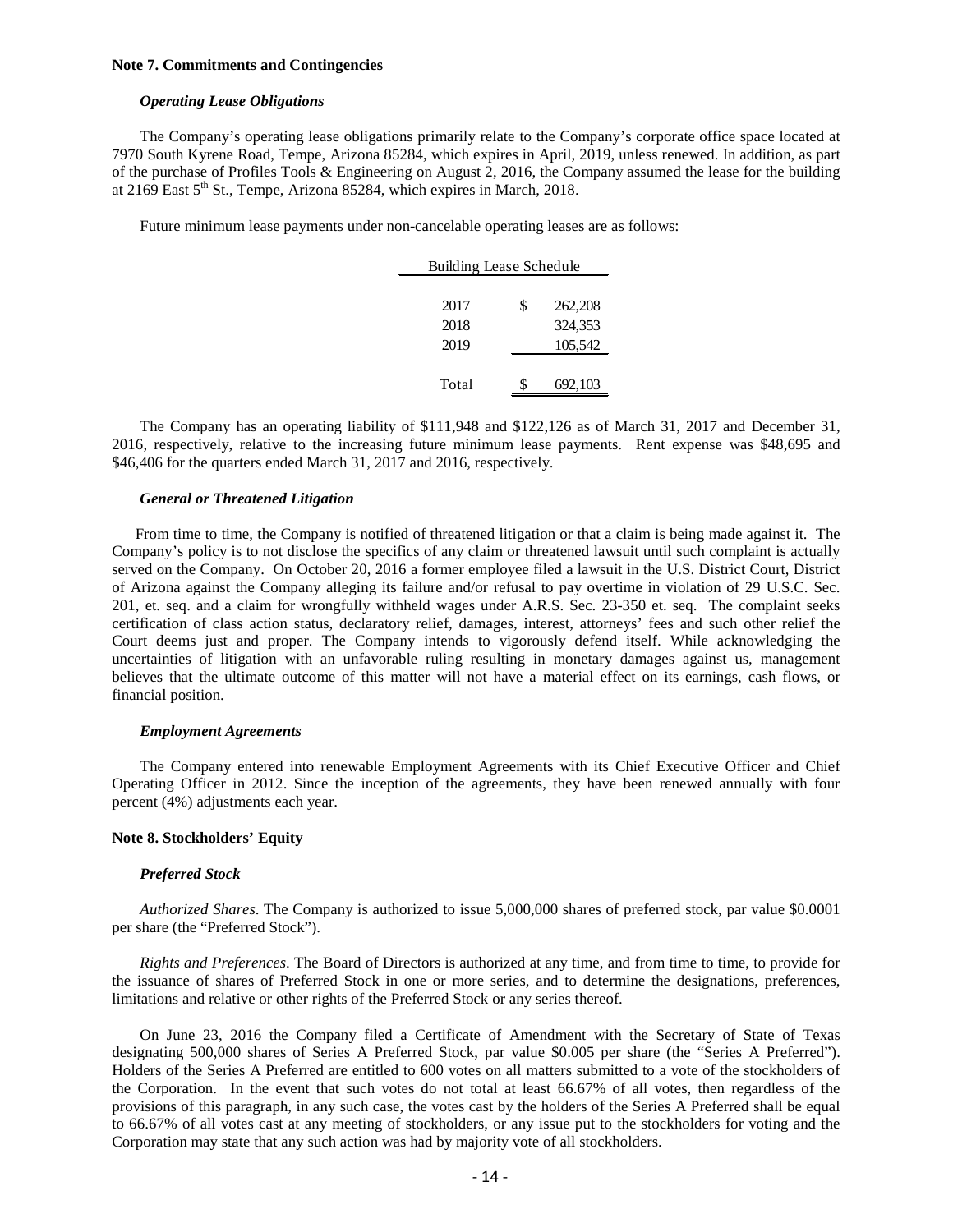On July 1, 2016, 50,000 shares of the Series A Preferred shares were issued to Robert Ferris, the Company's Chief Executive Officer and a director and he paid \$2,500 for these shares. Effective on September 16, 2016, these same 50,000 shares of the Series A Preferred shares were automatically redeemed from Mr. Ferris by the Company for \$2,500 and cancelled.

#### *Common Stock.*

*Authorized Shares*. The Company is authorized to issue 120,000,000 shares of Common Stock, par value \$0.0001 per share (the "Common Stock"), of which (a) 100,000,000 shares shall be Common Stock, par value \$0.0001, (b) 5,000,000 shares shall be Class A Common Stock, par value \$0.0001 per share (the "Class A Common Stock"), and (c) 15,000,000 shares shall be Class B Common Stock, par value \$0.0001 per share (the "Class B Common Stock"). No Class A or Class B Common Stock has been issued.

*Rights and Preferences*. Voting Rights. Except as otherwise required by the Nevada Revised Statues or as provided by or pursuant to the provisions of these Articles of Incorporation:

(i) Each holder of Common Stock shall be entitled to one (1) vote for each share of Common Stock held of record by such holder. The holders of shares of Common Stock shall not have cumulative voting rights.

(ii) Each holder of Class A Common Stock shall be entitled to ten (10) votes for each share of Class A Common Stock held of record by such holder. The holders of shares of Class A Common Stock shall not have cumulative voting rights.

(iii) The holders of Common Stock and Class A Common Stock shall vote together as a single class on all matters on which stockholders are generally entitled to vote.

(iv) The holders of Class B Common Stock shall not be entitled to vote on any matter, except that the holders of Class B Common Stock shall be entitled to vote separately as a class with respect to amendments to the Articles of Incorporation that increase or decrease the aggregate number of authorized shares of such class, increase or decrease the par value of the shares of such class, or alter or change the powers, preferences, or special rights of the shares of such class so as to affect them adversely.

#### *Stock Repurchase*

On October 25, 2016 the Company's Board of Directors authorized the repurchase of up to \$1,000,000 of its common stock through December 31, 2017. Purchases made pursuant to this authorization will be made in the open market, in privately negotiated transactions, or pursuant to any trading plan that may be adopted in accordance with Rule 10b-18 of the Securities and Exchange Commission. The timing, manner, price and amount of any repurchases will be determined by the Company in its discretion and will be subject to economic and market conditions, stock price, applicable legal requirements and other factors. As of the date of this report no shares have been repurchased.

#### *Stock Options*

The Company periodically issues non-qualified incentive stock options to key employees, officers and directors under a stock option compensation plan approved by the Board of Directors in 2009. Terms of the option grants are at the discretion of the Board of Directors but historically have been seven years. The Board of Directors previously approved a quarterly grant of 10,000 stock options to the CEO, 7,500 stock options to the COO/Secretary, and 5,000 stock options to any non-employee board member. During the quarters ended March 31, 2017 and 2016, the Company issued 27,500 and 22,500 stock options respectively, with a weighted average exercise price of \$2.60 and \$1.40, respectively, per share. During the quarter ended March 31, 2017, related parties redeemed 25,000 previously awarded stock options, which were approaching the expiration date, for cash totaling \$31,000 that resulted in additional compensation expense. These stock options were redeemed by the Company's CEO and COO.

The following table summarizes all compensation plan stock options as of March 31, 2017 and March 31, 2016: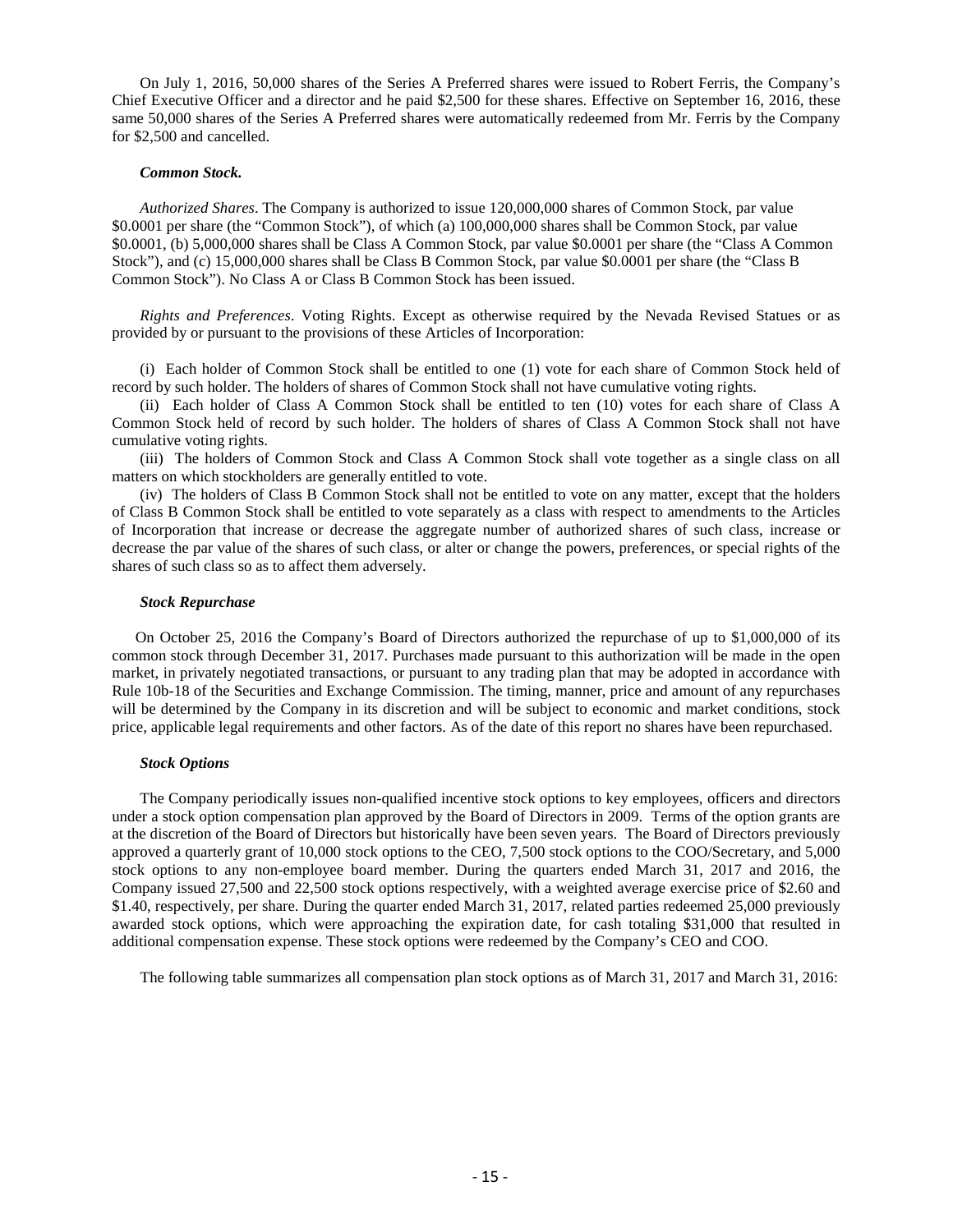|                                        | March 31, 2017       |          | March 31, 2016        |                      |    |                       |
|----------------------------------------|----------------------|----------|-----------------------|----------------------|----|-----------------------|
|                                        | Number of            | Weighted |                       | Number of            |    | Weighted              |
|                                        | <b>Stock Options</b> |          | <b>Exercise Price</b> | <b>Stock Options</b> |    | <b>Exercise Price</b> |
|                                        |                      |          |                       |                      |    |                       |
| Options outstanding, beginning of year | 1,115,833            | \$       | 0.62                  | 1.667.934            | \$ | 0.60                  |
| Granted                                | 27,500               |          | 2.60                  | 22,500               |    | 1.40                  |
| Redeemed                               | (25,000)             |          | 1.94                  |                      |    |                       |
| Exercised                              |                      |          |                       |                      |    |                       |
| Expired / terminated                   |                      |          |                       | (25,000)             |    | 0.30                  |
| Options outstanding, end of quarter    | 1,118,333            |          | 0.63                  | 1,665,434            |    | 0.62                  |
| Options exercisable, end of quarter    | 1,078,333            |          | 0.62                  | 1,580,434            |    | 0.61                  |

There are 40,000 non-vested stock options as of March 31, 2017. Of that amount, 20,000 options will vest equally in October, 2017 and October, 2018.

On March 9, 2016, the Company's board of directors approved a program under which the Company may repurchase outstanding vested stock options on an exception basis. Under the terms of the program, for company employees in good standing, the Company's CEO or COO may approve stock option redemption for cash for the net value of the stock option (stock price on the redemption date minus the original strike price). The cash redemption of stock options held by the CEO or COO must be approved by the Company's independent directors. Any redeemed options are immediately cancelled. The Company retains the right to reject any redemption request that is not in the best interest of the Company. During the quarter ended March 31, 2017, the Company redeemed 25,000 stock options for \$48,500 of which \$17,500 had been previously expensed in 2010 using the Black-Scholes fair value method with the balance of \$31,000 being recognized as additional compensation cost. This amount is included in the accompanying statement of operations in general and administrative expense. Management does not expect to have significant volume of cash redemptions in the future, and has thus determined that equity classification for these awards remains appropriate.

#### *Warrants*

As part of the January 2015 Co-Venture Agreement, the Company granted conditional warrants to affiliates of Modern Round Entertainment Company ("MREC"), a related party, to purchase 5% of the Company's capital stock on a fully diluted basis. The conditional warrants are exercisable commencing at the earlier of the first anniversary of MREC opening its first range facility utilizing VirTra Technology and the payment of all required minimum royalty/licensing fee payments during the first 12 month period. The Company also granted 1,838,764 conditional warrants to affiliates of MREC to purchase 5% of the Company's capital stock on a fully diluted basis, which are exercisable any time subsequent to MREC's payment of \$2.0 million in royalty fees. The conditional warrants have a contractual term of five years and an exercise price of \$1.36.

#### **Note 9. Subsequent Events**

None.

#### <span id="page-15-0"></span>**Item 4 Management's Discussion and Analysis or Plan of Operation.**

A. Plan of Operation

N/A

B. Management's Discussion and Analysis of Financial Condition and Results of Operations.

The following discussion and analysis of our financial condition and plan of operations should be read in conjunction with our financial statements and related notes included with this report. This discussion and analysis contains forward-looking statements including information about possible or assumed results of our financial conditions, operations, plans, objectives and performance that involve risk, uncertainties and assumptions. The actual results may differ materially from those anticipated in such forward-looking statements. For example, when we indicate that we expect to increase our product sales and potentially establish additional business relationships,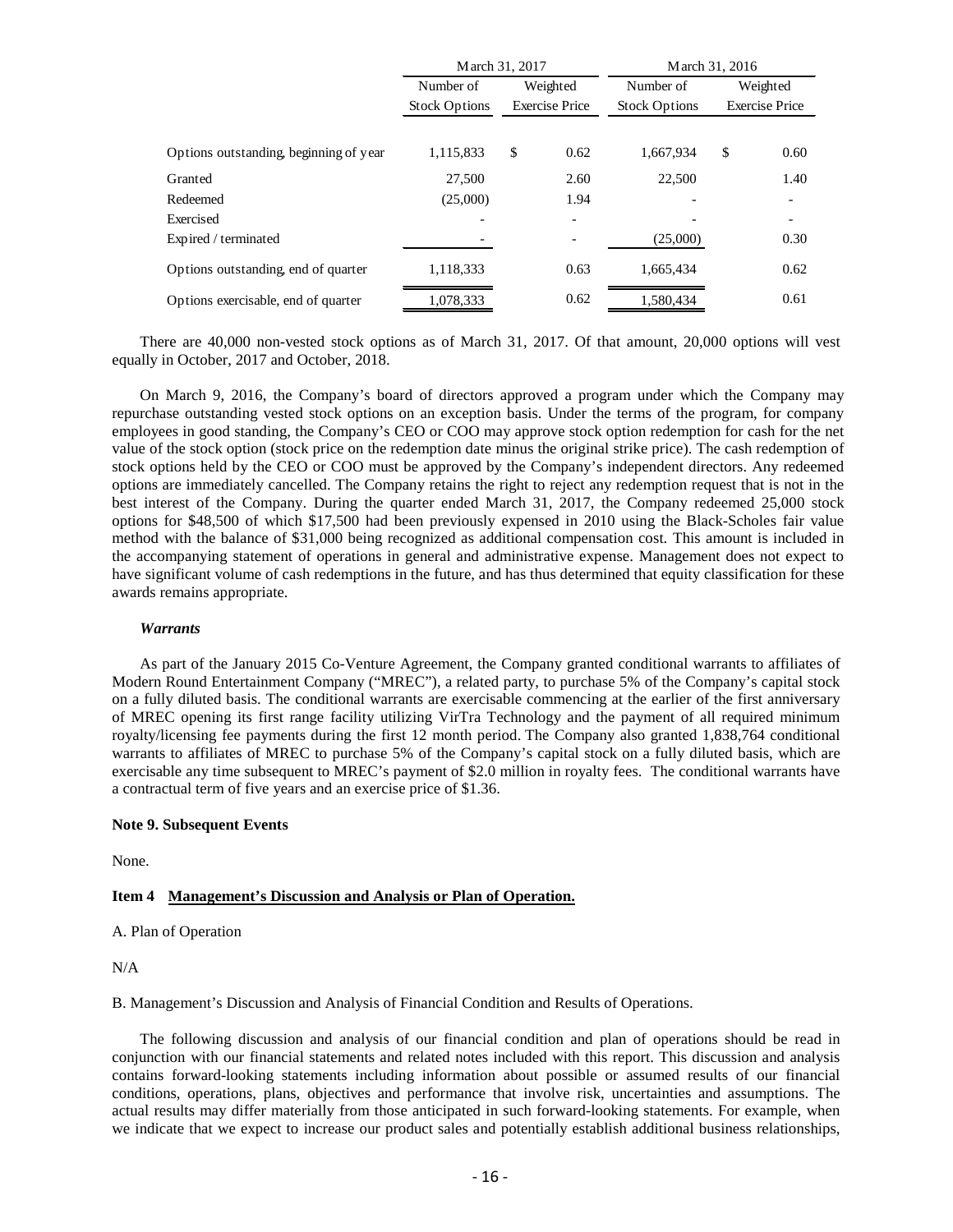these are forward-looking statements. The words expect, anticipate, estimate or similar expressions are also used to indicate forward-looking statements.

#### *Overview*

The Company develops, sells and supports use of force training and marksmanship firearms training systems and accessories for law enforcement, military or civilian use. The Company's simulators use software, hardware and content to create uniquely effective and realistic training that does not require live ammunition or lessthan-lethal munitions, which can both save money and provide certain training capabilities unavailable to live fire exercises. The Company has developed a higher standard in simulation training including capabilities such as: multi-screen video based scenarios, unique scenario authoring ability, superior training scenarios, the patented Threat-Fire™ shoot-back system, powerful gas-powered simulated recoil weapons, and more.

#### *Principal Products*

The Company's principal products include:

- V-300<sup>TM</sup> Simulator a 300 $^{\circ}$  wrap-around screen with video capability is the higher standard for simulation training
- V-180™ Simulator a 180° screen with video capability is for smaller spaces or smaller budgets
- V-100™ Simulator a single-screen based simulator system
- V-ST<sup>TM</sup> Simulator a highly-realistic single screen simulated shooting range simulator with the ability to scale to multiple screens

#### **Results of Operations for the quarters ended March 31, 2017 and March 31, 2016**

#### *Revenues*

Revenues for the quarter ended March 31, 2017 totaled \$4,209,288 compared to \$6,232,293 for the quarter ended March 31, 2016. This represents a 33% decrease from the first quarter in the same period of 2016, which primarily resulted from recognizing \$2.7 million in revenue on a single international order during the first quarter of 2016.

#### *Cost of Goods Sold*

Cost of Goods Sold for the quarter ended March 31, 2017 totaled \$1,778,945, compared to \$2,101,025 for the quarter ended March 31, 2016. This represents a 15% decrease in Cost of Goods Sold directly related to the reduction in product sales and mix for the first quarter of 2017, compared to the first quarter of 2016.

#### *Gross Profit*

Gross Profit for the quarter ended March 31, 2017 was \$2,430,342, which represents a 58% gross profit margin. Gross Profit for the quarter ended March 31, 2016 was \$4,131,268, which represents a 66% gross profit margin. The Gross Profit decreased by 41% for the first quarter of 2017, compared to the first quarter of 2016, primarily as a result of the reduction in recognized revenue for the quarter.

#### *Operating Expenses*

Net operating expenses for the quarter ended March 31, 2017 totaled \$1,956,688, compared to \$1,742,048 for the quarter ended March 31, 2016. This represents a 12% increase. The increase in operating expenses resulted from increases in employee costs, profit sharing expense, research and development expenses, and sales and marketing expense.

#### *Net Income*

Net income for the quarter ended March 31, 2017, totaled \$401,888, compared to \$2,356,497 for the quarter ended March 31, 2016. This represents an 83% decrease. The decrease in net income primarily resulted from the decreases in revenue and gross profit and the increase in operating expenses as noted above.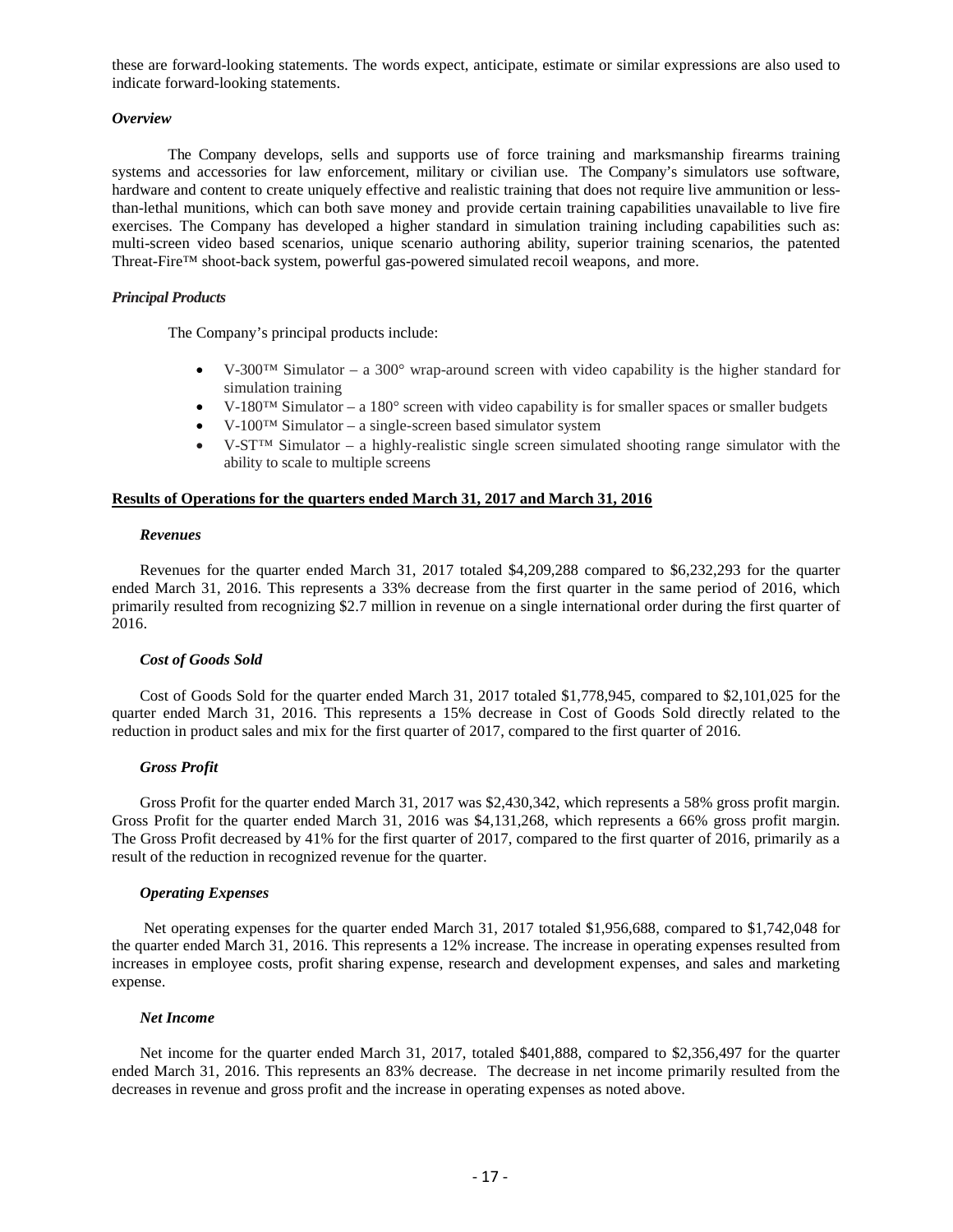#### *Adjusted Earnings Before Interest, Taxes, Depreciation and Amortization (AEBITDA)*

Explanation and Use of Non-GAAP Financial Measures:

Earnings before interest, income taxes, depreciation and amortization and other non-operating costs and income ("EBITDA") and adjusted EBITDA are non-U.S. GAAP measures. Adjusted EBITDA means net income (i) plus depreciation, (ii) plus non-cash stock option expense, and (iii) plus provision for income taxes. Other companies may calculate adjusted EBITDA differently. We calculate adjusted EBITDA to eliminate the impact of certain items we do not consider to be indicative of the performance of our ongoing operations. Adjusted EBITDA is presented herein because management believes the presentation of adjusted EBITDA provides useful information to the Company's investors regarding the Company's financial condition and results of operations and because adjusted EBITDA is frequently used by securities analysts, investors and other interested parties in the evaluation of companies in our industry, several of which present EBITDA and a form of adjusted EBITDA when reporting their results. Adjusted EBITDA has limitations as an analytical tool, and should not be considered in isolation, or as a substitute for analysis of our results as reported under U.S. GAAP. Adjusted EBITDA should not be considered as an alternative for net (loss) income, cash flows from operating activities and other consolidated income or cash flow statement data prepared in accordance with accounting principles generally accepted in the United States or as a measure of profitability or liquidity. A reconciliation of net income to adjusted EBITDA is provided in the following table:

## **Increase 2017 2016 (Decrease) % Change** Net Income  $\qquad$  \$ 401,888 \$ 2,356,497 \$ (1,954,609) -83% Adjustments: Depreciation 58,207 45,555 12,652 28% Non-cash stock option expense 69,163 33,990 35,173 103% Provision for income taxes 78,000 33,240 44,760 135% Adjusted EBITDA  $$ 607,258 $ 2,469,282 $ (1,862,024) -75\%$ **Three Months Ended March 31,**

#### **RECONCILIATION OF NET INCOME TO ADJUSTED EBITDA**

#### *Liquidity and Capital Resources*

The Company had \$4,563,321 and \$3,703,579 in cash as of March 31, 2017 and December 31, 2016, respectively. The working capital was \$5,733,637 and \$5,268,654 for the periods ended March 31, 2017 and December 31, 2016, respectively.

Net cash provided by operating activities was \$955,017 for the quarter ended March 31, 2017 compared to net cash used by operating activities of \$233,597 for the quarter ended March 31, 2016, respectively. The net cash provided by operating activities increase resulted from the reduction of Accounts Receivables.

Net cash used in investing activities was \$46,775 and \$32,126 for the quarters ended March 31, 2017 and 2016, respectively, and resulted from an increase in purchase of property and equipment.

Net cash used in financing activities was \$48,500 and \$0 for the quarters ended March 31, 2017 and 2016, respectively, and resulted from the repurchase and cancellation of stock-based options.

The Company had assets as of March 31, 2017 of \$11,098,407.

The amount of cash and cash equivalents and working capital at the quarter ended March 31, 2017 along with expected net cash provided by operating activities is believed sufficient to meet our current operating cash needs over the next twelve months.

However, if additional capital is needed it may not be available when required or on favorable terms. If adequate funds are not available, we may be required to significantly reduce or refocus our operations or to obtain funds through arrangements that may require us to relinquish rights to certain or potential markets, either of which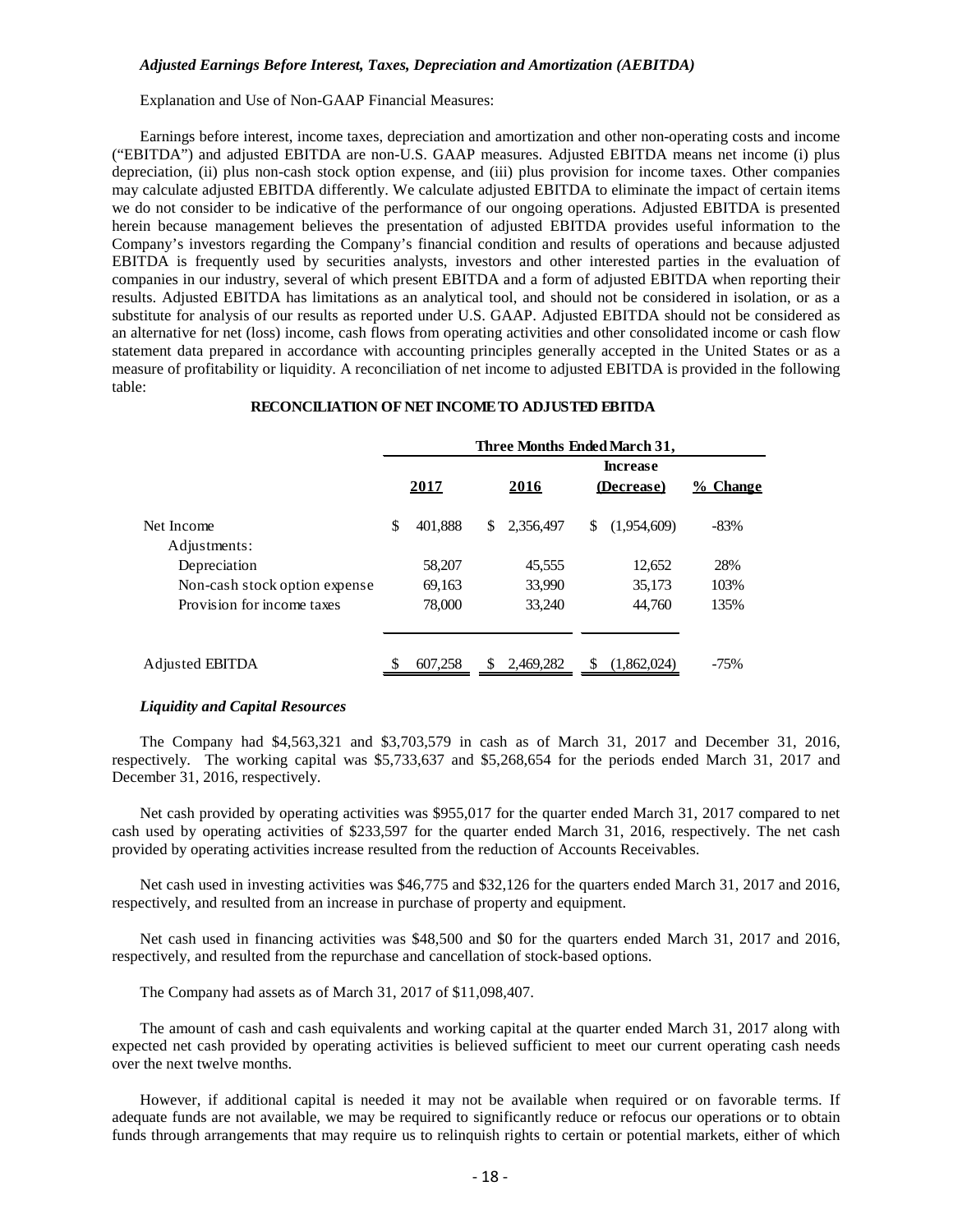could have a material adverse effect on our business, financial condition and results of operations. To the extent that additional capital is raised through the sale of equity or convertible debt securities, the issuance of such securities would result in ownership dilution to our existing stockholders.

#### *Off-Balance Sheet Arrangements*

There are no off-balance sheet arrangements.

#### <span id="page-18-0"></span>**Item 5 Legal proceedings.**

From time to time, the Company is notified of threatened litigation or that a claim is being made against it. The Company's policy is to not disclose the specifics of any claim or threatened lawsuit until such complaint is actually served on the Company. On October 20, 2016 a former employee filed a lawsuit in the U.S. District Court, District of Arizona against the Company alleging its failure and/or refusal to pay overtime in violation of 29 U.S.C. Sec. 201, et. seq. and a claim for wrongfully withheld wages under A.R.S. Sec. 23-350 et. seq. The complaint seeks certification of class action status, declaratory relief, damages, interest, attorneys' fees and such other relief the Court deems just and proper. The Company intends to vigorously defend itself. While acknowledging the uncertainties of litigation with an unfavorable ruling resulting in monetary damages against us, management believes that the ultimate outcome of this matter will not have a material effect on its earnings, cash flows, or financial position.

#### <span id="page-18-1"></span>**Item 6 Defaults upon senior securities.**

None.

#### <span id="page-18-2"></span>**Item 7 Other Information.**

None.

#### <span id="page-18-3"></span>**Item 8 Exhibits.**

The Company's Co-venture agreement dated January 16, 2015 with Modern Round LLC ("Modern Round") is at an early stage with one Modern Round virtual shooting lounge facility currently in operation. Under the Agreement, MREC is creating an entertainment concept (the "Concept"), centered on Modern Round's development of an indoor simulated shooting entertainment experience with the Company collaborating on the development and implementation of that Concept. In connection therewith the Company granted Modern Round an exclusive, nontransferable Royalty-bearing right and license to use the Company's software in virtual shooting lounge facilities. The Company has agreed to issue separate warrant documents to three affiliates of Modern Round for the purchase of up to 5% of the Company's outstanding common shares. One is exercisable upon 12 months of Modern Round's first location is remaining in operation and the other warrant is exercisable upon reaching pre-determined royalty thresholds. Modern Round, in turn, issued a warrant to the Company to purchase 1,365,789 shares of common stock of Modern Round which represents 5% of the outstanding common shares of Modern Round. The term of the Agreement shall continue for so long as Modern Round shall exercise any rights under the Agreement or unless terminated for cause or as otherwise therein. On October 20, 2016, the Company exercised the warrant option with Modern Round and purchased 1,676,747 shares of stock for \$335,349 resulting in the Company's aggregate holdings of Modern Round increasing to 3,353,495 common shares. A copy of the Modern Round agreement was filed by the Company as Item 18 exhibit to its Annual Report published on the OTC Disclosure & News Service on April 7, 2017.

### [ISSUER'S CERTIFICATION PAGE FOLLOWS]